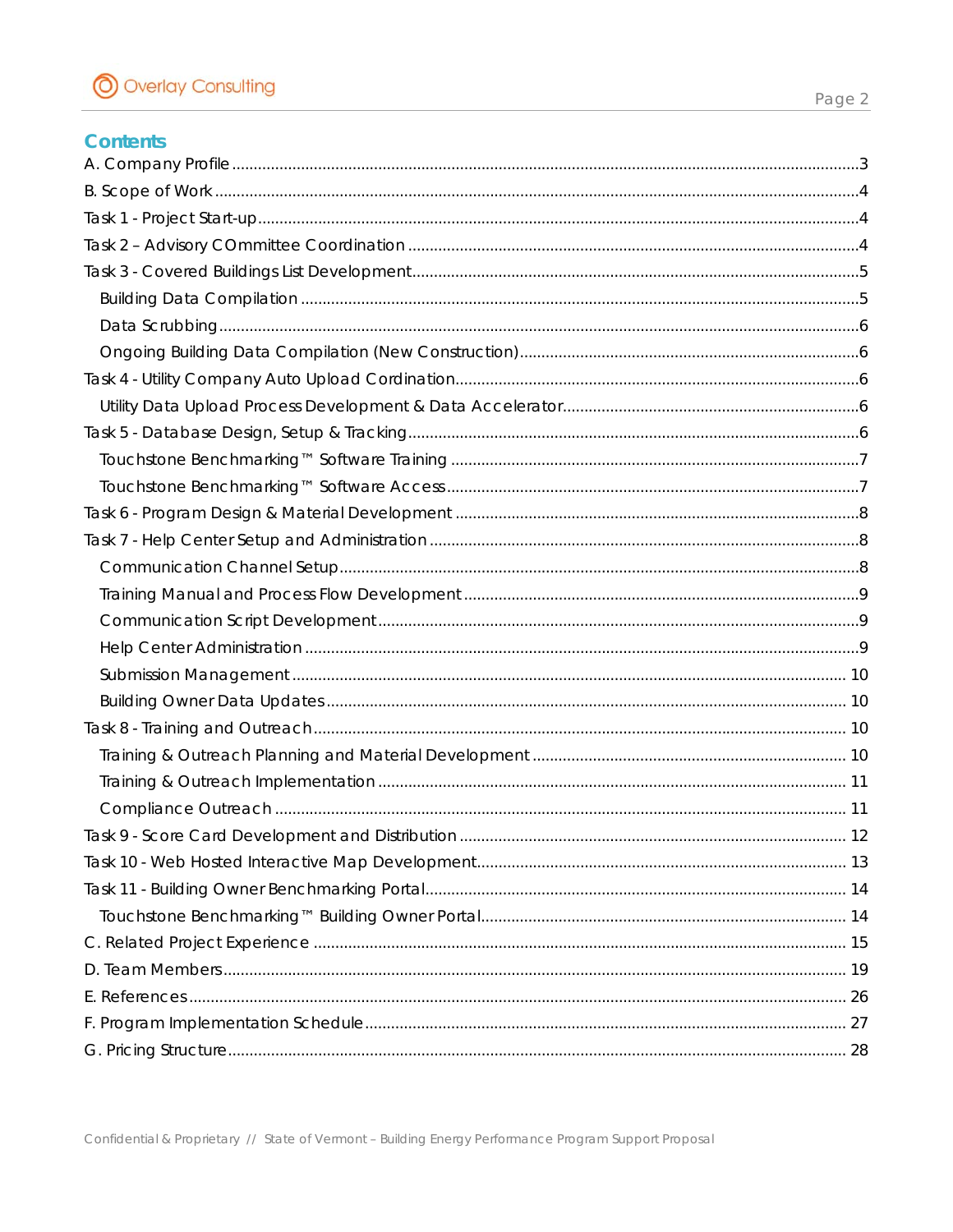

## **A. COMPANY PROFILE**



Overlay Consulting (www.overlayconsulting.com) is a full-service energy management firm that excels in delivering energy program management services to the private sector, utilities, and governmental agencies. Our team combines the business discipline of management consulting with the technical expertise of a robust engineering firm. We specialize in providing three key service areas:

- 1) Energy Management, Plan Development, and implementation
- 2) Incentive Program Design & Implementation
- 3) Technology based Energy and Sustainability Projects

Our multidisciplinary team of Professional Engineers (PE), Certified Energy Managers (CEM), Certified Energy Procurement Professional (CEP), Incentive Program Experts, Database & Web Development Specialists and professionals accredited in Leadership in Energy and Environmental Design (LEED®) offer leading energy related services to support the technical and programmatic needs of our clients.

Overlay Consulting was started in January 2014 by a team of long-standing energy efficiency professionals with over 40 years of energy experience. We currently employ 10 full-time employees as well as part-time support staff.

Our proposed team has direct experience delivering city and county building ordinance programs. We currently manage the deployment of the numerous building ordinance programs. This work includes data tracking with automated integration to Portfolio Manager reporting, building manager/owner outreach and training, help center (1-800 / email), program results reporting, building scorecard development and online mapping of building performance.

We also have in-depth experience running large scale energy programs on behalf of utilities. We have operated utility incentive program for entities such as AEP Ohio, ConEd, Detroit Edison, KCP&L, among others. We also provide energy engineering support services for national clients such as Amazon, JPMorgan Chase and CBRE.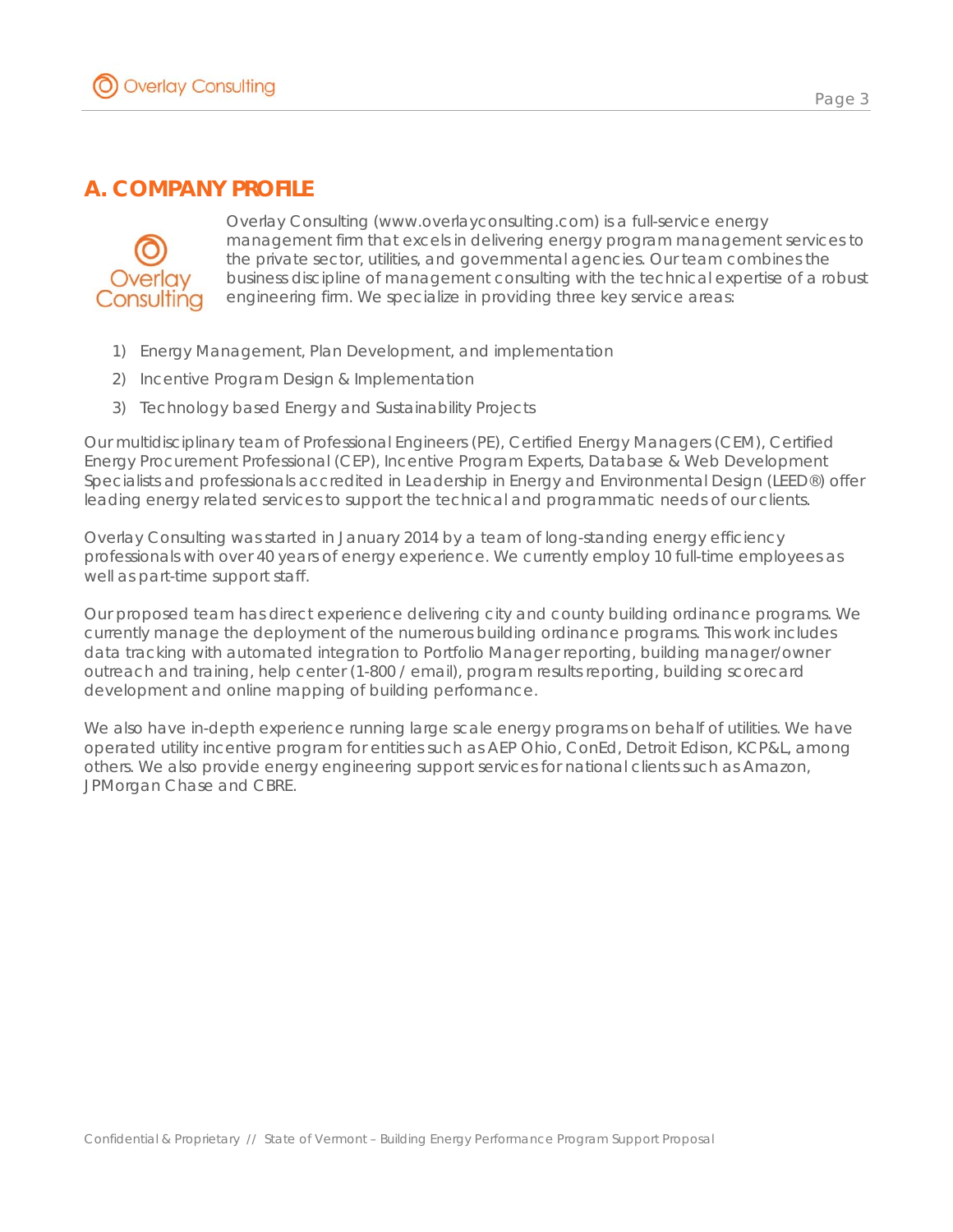# **B. SCOPE OF WORK**

### **Overview**

Overlay proposes the following project approach to meet the requested scope of work. Based on our experience operating similar energy benchmarking ordinance programs we believe this approach will provide the best customer experience while delivering a high building compliance rate.

## **TASK 1 - PROJECT START-UP**

### **Kick-off Meeting**

Overlay proposes to start the project with a team kick-off meeting to introduce the Overlay staff and obtain direct input from the State's team on the design and implementation of the statewide program. The project kick-off meeting will focus on tackling the following key tasks

- Define staff roles
- Outline project communication structure
- Review and confirm project schedule
- Define approach for compiling covered building list data
- Define approach for collaborating with local electric and gas utilities
- Review database functionalities and data integration channels
- Define technical assistance and help materials
- **•** Discuss help center support services
- Discuss integration with current city ordinances
- Define what constitutes success

#### **Status Meetings**

Overlay will plan to meet with the State's team and other partners in person or via conference calls once per week during the peak months, prior to and after the building reporting deadline date, and as needed during non-peak months. The Overlay team will be prepared to provide program performance data such as, but not limited to: compliance rate, rates of data errors observed, exemption requests, and the volume of phone calls / emails received during these meetings. Overlay staff will also provide general input on potential updates or modifications that can be made to the program design, website, communication scripts, score cards, etc.

# **TASK 2 – ADVISORY COMMITTEE COORDINATION**

#### **Kick-off Meeting**

Overlay proposes to support the coordination of the program with input for an Advisory Committee. Overlay will perform Advisory Committee coordination activities including:

- Coordinate an Advisory Committee that will govern the delivery of the Vermont Commercial Energy Labeling program. The Committee will include representatives from the following organizations:
	- o Public Service Department
	- o Energy Efficiency Utilities:
		- **Efficiency Vermont**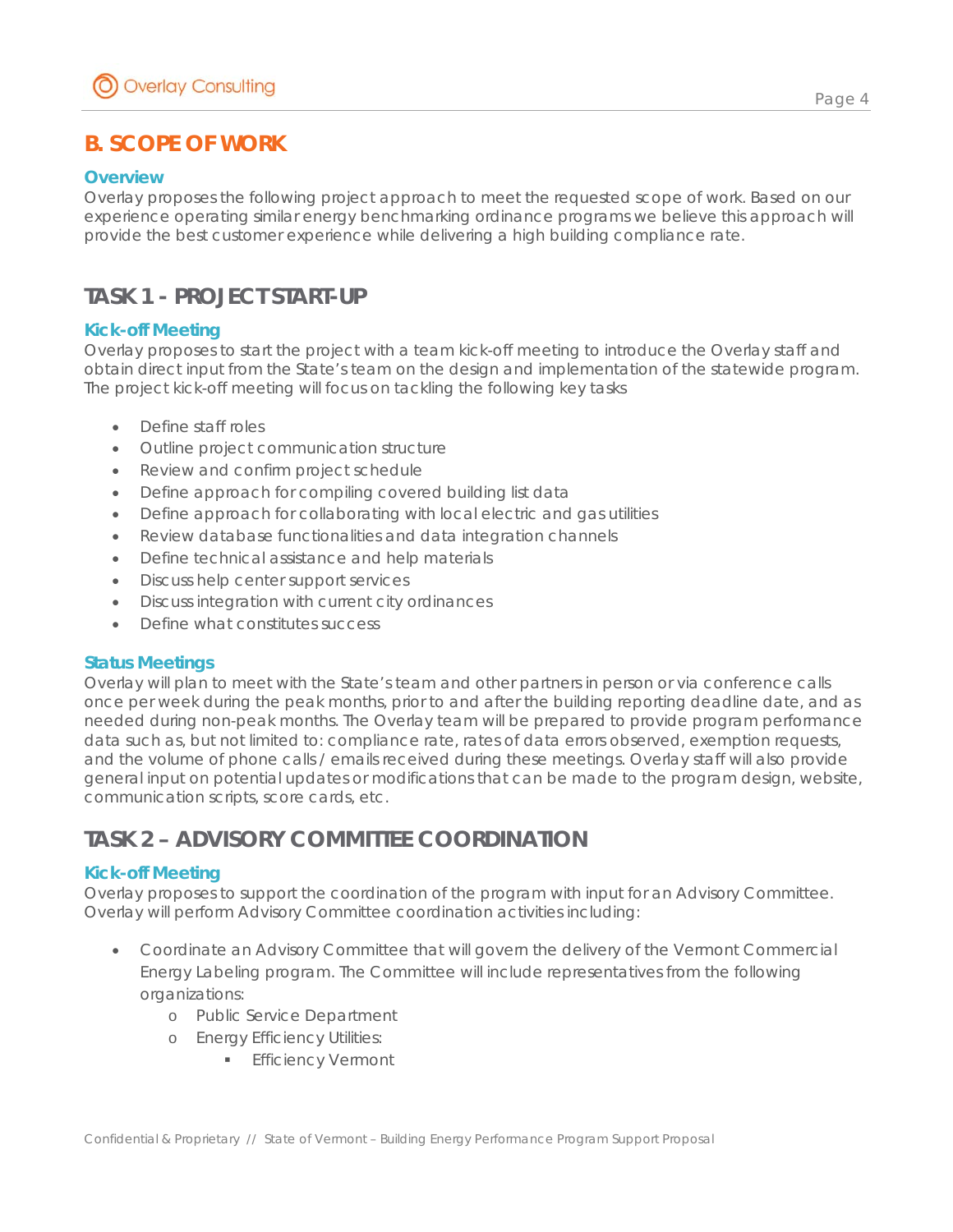Page 5

- **Vermont Gas Systems**
- **Burlington Electric Department**
- o Office of Economic Opportunity/Weatherization Assistance Program
- o Other interested stakeholders
- The committee will meet regularly (probably quarterly) to regularly to review implementation plans and progress, collect stakeholder input, approve changes, provide ongoing guidance to the program administrator, and report progress and issues to the Vermont Public Service Department (PSD).
- The program administrator will provide regular progress reports and identify issues requiring guidance from the advisory committee. These progress reports could potentially be rolled into existing regulatory processes, which include filing annual plans and quarterly progress reports to the PSD.

# **TASK 3 - COVERED BUILDINGS LIST DEVELOPMENT**

## *Building Data Compilation*

Overlay Staff will start by compiling a list of all buildings within the state that would be required to comply with the new building energy performance bill. This will include all state buildings above 5,000 sq-ft and nonstate-owned properties above 50,000 sq-ft.

This includes roughly 3,395 commercial and multi-family buildings above 20,000 sq-ft. Data will be complied from the following sources.

- City and County Assessors data
- City and County GIS Department Data
- CoStar building reports
- Other relevant data sources, as needed

Our goal will be to collect the following information, at a minimum when available.

- Building address
- Parcel ID
- Parcel Sq-ft
- Multiple buildings on a single parcel
	- o Count and sq-ft of multiple buildings on a single parcel, if available
- Property management contact information
- Building owner contact information
- Building Classification
- Year built
- Assessor Sector
- GIS location
- CoStar real estate market data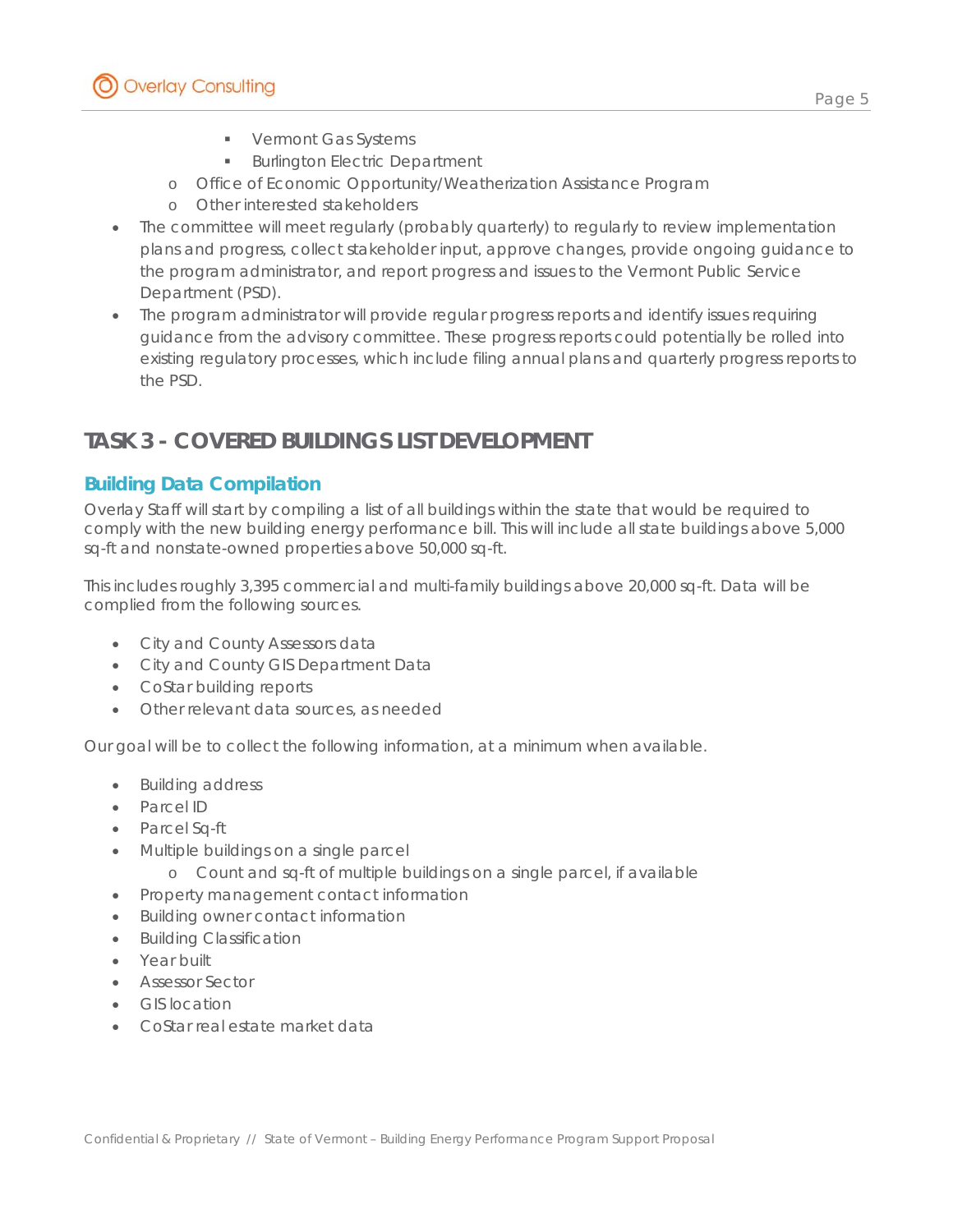## *Data Scrubbing*

Upon approval of a specific building list, the Overlay Team will begin scrubbing the data to ensure accurate tracking information. This will include match analysis and removal of redundant data from across the three main data sources (Assessor, GIS, CoStar).

This will also include working to identify parcels with multiple buildings to determine whether they include qualifying or nonqualifying buildings.

## *Ongoing Building Data Compilation (New Construction)*

The Overlay team will also develop a process for updating the building list with any new buildings constructed throughout the year. This process will be performed once per year in coordination with the individual municipalities.

# **TASK 4 - UTILITY COMPANY AUTO UPLOAD CORDINATION**

## *Utility Data Upload Process Development & Data Accelerator*

Overlay will create a working group that includes the electric and gas utilities throughout the state to identify their individual building utility data reporting process. Where possible, the Touchstone Benchmarking™ software does allow for automated upload directly from some utilities using building owner's utility account logins/passwords.

Based on the results of the working group, Overlay will develop a process flow guideline for building owners on how to obtain and upload their utility data based on their local utility provider.

## **TASK 5 - DATABASE DESIGN, SETUP & TRACKING**

#### **Database Development**

Our proposed approach includes utilizing our new Touchstone Benchmarking™ (Touchstone) licensed data and communication software system specifically design for building energy performance benchmarking programs. This design will allow for automated integration with Portfolio Manager and online exemption request forms with real-time tracking of building data. The system will also allow for communication tracking with building owners for both phone call notes and email tracking.

Based on input received during our initial kickoff meeting, Overlay will customize the Touchstone user interface design and functionality specification for approval by the State. Our provided software solution will include, but is not limited to:

- Auto-integration with Portfolio Manager reporting
	- o Automatic nightly download of new building report submissions
- Auto-integration with online exemption request forms
- Automatically scan imported benchmark submissions for 35+ data quality issues including, but not limited to:

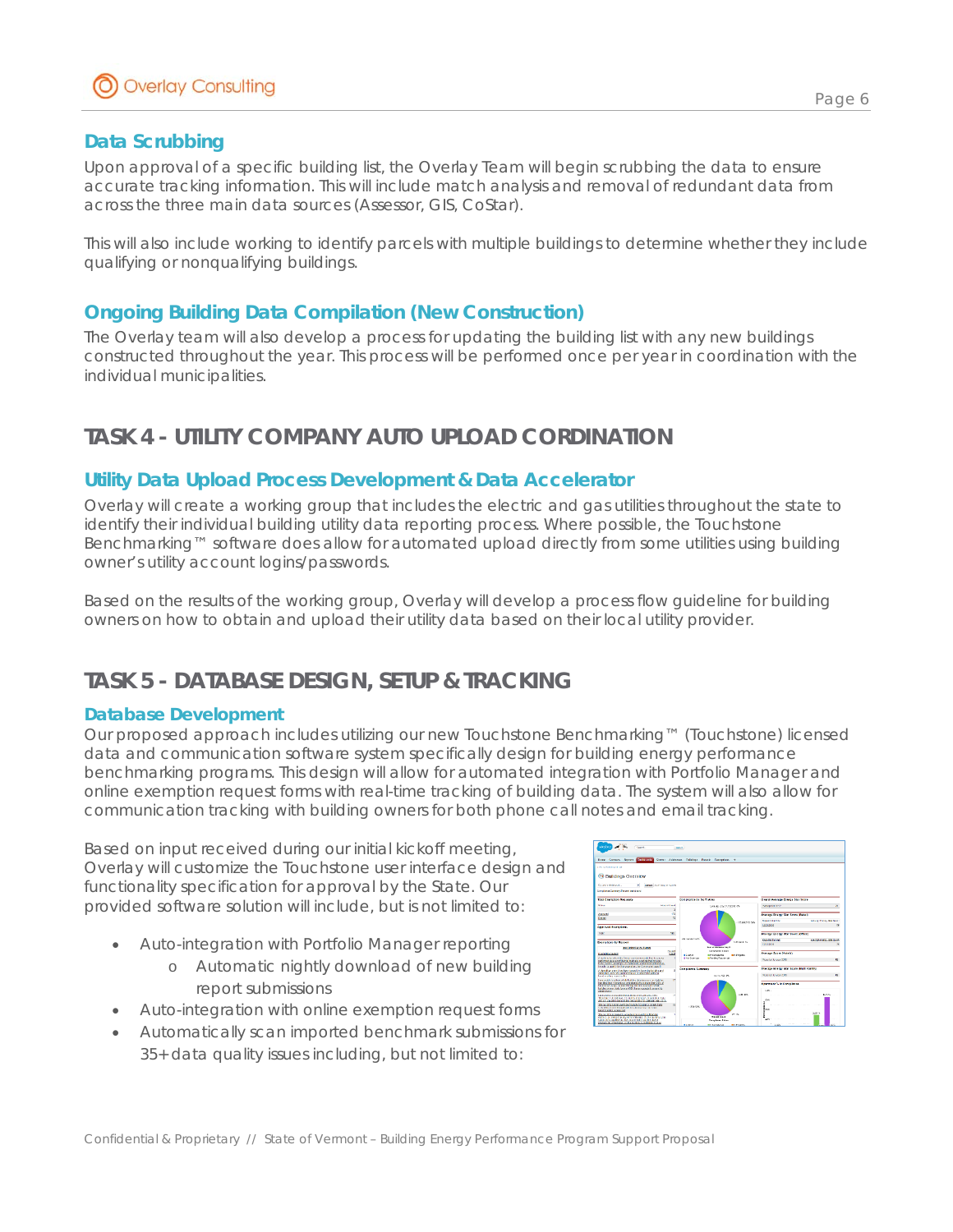- $\circ$  EUI outside normal range, Abnormal score, none matching sq-ft, unrealistic # of worker, operating hours, etc);
- Online dashboard to monitor:
	- o Percent approved, denied, exempt, in process, etc.;
- Email and Phone communication tracking
- Direct email generation
- Pre-developed reports
- Automated building scorecard
- Automated integration with public disclosure online map

Upon approval from the State, Overlay's Web / database development staff will configure the Touchstone software setup. Once the core system is configured, Overlay staff will review the design and layout with State staff to confirm it meets the Team's expectation.

Upon approval of the initial configuration, Overlay will upload the initial state-wide building list(s) and contact information. Overlay will test system functionality and data for accuracy.

Approved automated email responses will be input into Touchstone to respond to activities such as submittal status, submittal errors, or approvals. Overlay will also configure the approved scorecard design/language for automated direct emailing functionality. The team will setup email accounts and signature lines to mirror the State's so that it appears building owners are communicating with State staff, thus reducing confusion.



Each consecutive year, new data lists will be uploaded for the newly constructed buildings that are required to comply with the ordinance.

## *Touchstone Benchmarking™ Software Training*

Once all building data, automated email, and scorecard language has been uploaded and tested, Overlay will host a training session with State staff. Training will include an in-person training session that will be recorded for future use.

As part of the Touchstone software, the system also includes training manuals and video training series which can be referenced for future use or new hires.

## *Touchstone Benchmarking™ Software Access*

Overlay will configure the software system with unique login and passwords for State staff as determined by the State. This can include varying levels of access including full control, limited editing capabilities and view only access.

The State may also provide access to the individual cities so that they can view the results of the reporting buildings within their city or county. Overlay will work with the State's team to determine the proper access for State and City staff that will have access to the system.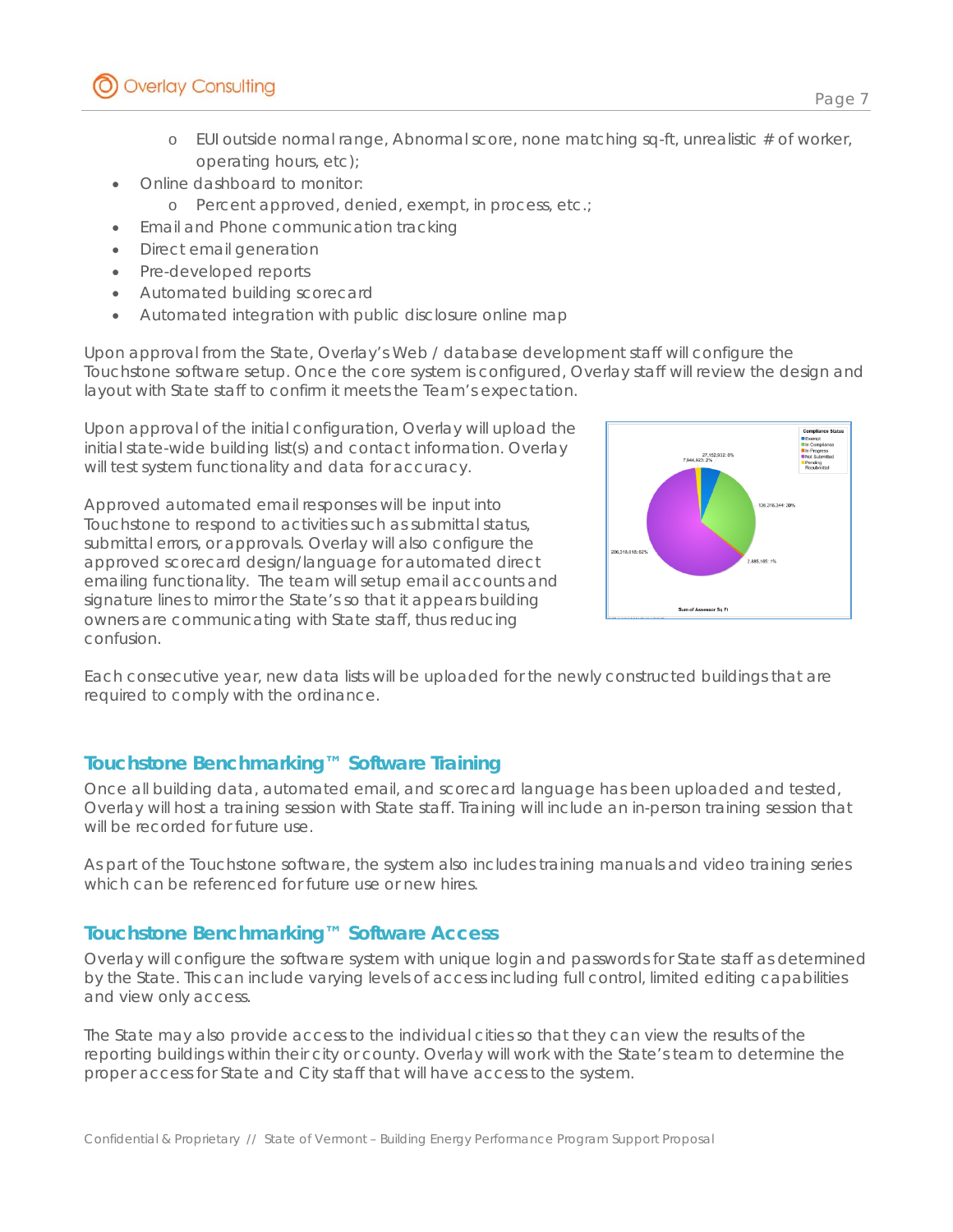## **TASK 6 - PROGRAM DESIGN & MATERIAL DEVELOPMENT**

### **Technical Assistance and Program Material Development**

The Overlay Team will begin this phase by developing program informational materials for outreach as well as building owner education. Templates for all of the following materials will be developed and then customized for State program design. We recommend materials include, but are not limited to:

- Informational website
	- o Program overview
	- o Step-by-step compliance instructions
		- **Portfolio Manager details**
		- Auto energy data upload integration with local utility
			- Details on alternative data collection processes for smaller utilities
		- **How to report**
- Ordinance post cards to building owners
	- o 1<sup>st</sup> year will include physical post cards
- o Following years will include digital post cards, where email addresses are available
- Ordinance formal letters to building owners
- Email templates
- Informational PowerPoint presentations for building owners
	- o Coordination with EnergyStar staff and utilities, where possible
- Training PowerPoint for local utility and energy efficiency consulting companies

Overlay can host this website, but we have found that it will be more effective if it is hosted on the State's own internal website. Overlay is open to either option. If the website will be hosted by the State, our expectation is that Overlay will develop all website content and that web develop will executed by the State.

Overlay will develop drafts for all of the aforementioned materials, which will be reviewed and approved by State staff for comment and approval.

## **TASK 7 - HELP CENTER SETUP AND ADMINISTRATION**

## *Communication Channel Setup*

The Overlay Team will setup a Help Center to manage all communication and data tracking. We will setup a single 1-800 number to be directed to all Help Center staff. We also recommend setting up a single master email account as well as State branded individual emails for each Help Center staff member. Emails will be channeled through Touchstone using the master email address, but personal communication from individual Help Center staff may be preferred to provide better individual customer service.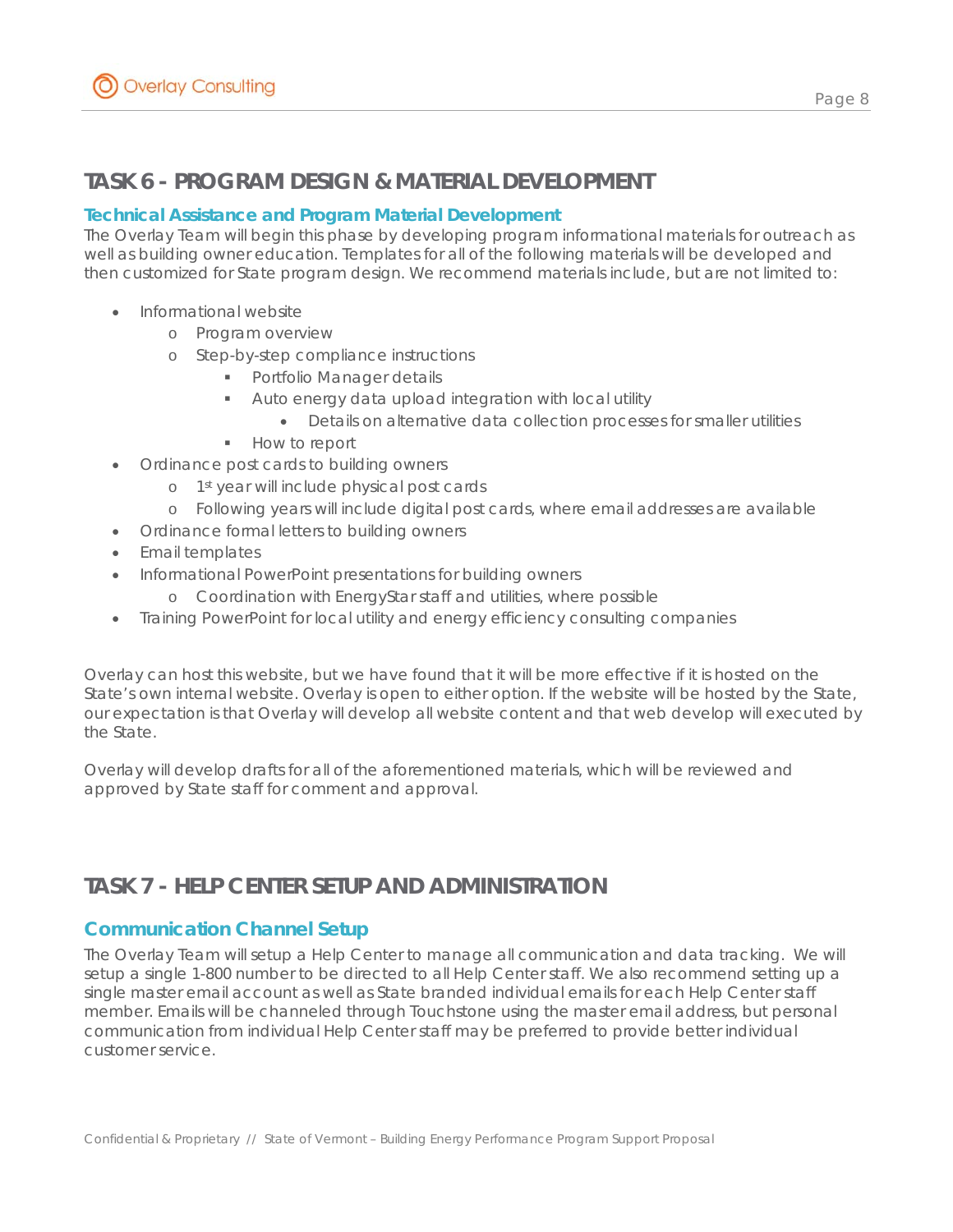## *Training Manual and Process Flow Development*

Overlay will develop process flows for all major activities that will be executed by Help Center staff. This may include, but are not limited to:

- Inputting data into Touchstone
- When and how to respond to questions
- Customer question escalation procedures
- Notification delivery procedures (approved, denied, missing data, exempt etc.)

Overlay will also develop an internal Help Center staff training manual and PowerPoint to address all aspects of the position including how to utilize the different process flow charts as well as the script language to be used during building owner interactions.

## *Communication Script Development*

The Overlay Team will develop email, direct letter and call scripts for help center staff to utilize when communicating with building owners and managers. Script language and documents will be developed, but not limited to, addressing the following building owner touch points.

- Regularly received call questions (i.e.)
	- o How do I use Portfolio Manager?
	- o Where do I obtain by utility data?
	- o How do I submit for certification?
	- o Is there a penalty for not submitting?
- Script for out-going non-compliance phone calls
	- o Address both missing data or missed deadline
- Standardized email responses
	- o Address similar questions as to be developed for phone calls
- Define a process for escalating more complex questions to City staff

Overlay will develop draft scripts, which will be reviewed and approved by State staff.

## *Help Center Administration*

Once the Touchstone software and Help Center initial setup is complete, Overlay will transition to live ongoing Help Center Administration. The Help Center will be staffed with trained energy and sustainability consultants from 9:00am – 5:00pm, Monday through Friday.

The Help Center will be regularly staffed by 2 full-time Help Center Staff during the reporting period of March to August with an additional 2 full-time Help Center Staff during the peak period of May through July.

All phone calls and emails received through the Help Center will be answered directly or responded to within 24 hours. Communications received at the end of the day on Friday or over the weekend will be responded to on Monday.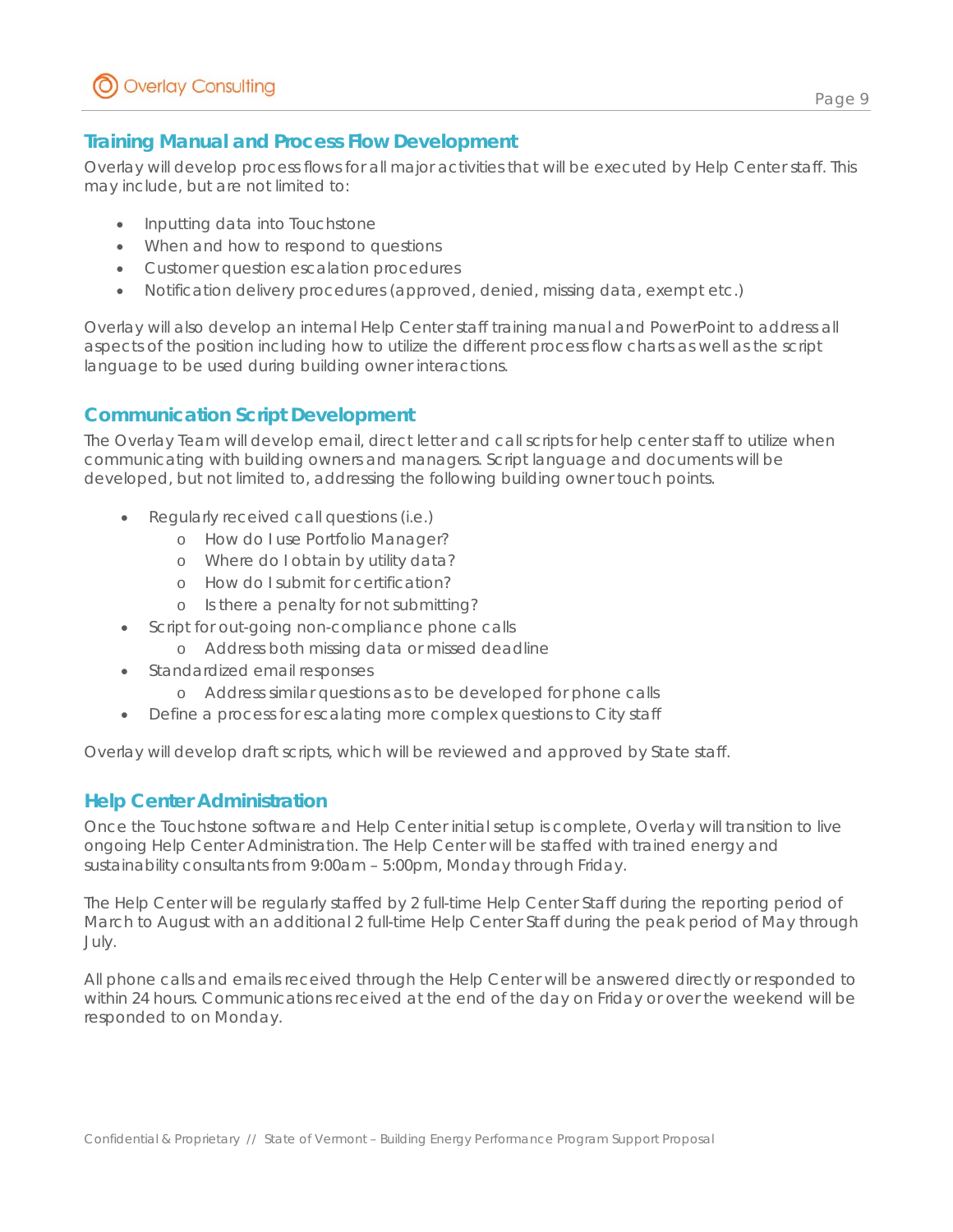Our Help Center staff will utilize screen sharing technology to easily identify submission issues and correct building owner problems in real-time. Our staff will also coordinate with the local Utilities to facilitate auto utility data uploads, where possible.

All building owner communication will be tracked through the Touchstone software for both emails and phone calls. Help Center staff will have access to all past communication notes and emails to better assist building owners.

### *Submission Management*

Help Center Staff will receive, track and manage all building owner compliance submissions. Submission approval, denial, and requests for additional information will be tracked by Help Canter staff within the Touchstone software system. Upon receiving building owner submittals, Help Center staff will respond within one week with the appropriate approval notification or non-compliance email. Emails will be sent directly from the Touchstone system for tracking purposes and will utilize the State's letterhead / signature line.

Help Center Staff will also call building owners who have noncompliant submissions directly and personally walk them through the reason for non-compliance and the appropriate steps required for approval. Help Center Staff will also respond within one week to all building owner exemption requests.

## *Building Owner Data Updates*

Through the course of providing help center outreach and

submission support, staff may receive updated building and/or owner data. Help center staff will continually update the Touchstone data tracking system to reflect this new data. For parcels with multiple qualifying buildings, help center staff will work to assign new Benchmarking ID's for compliance tracking purposes.

# **TASK 8 - TRAINING AND OUTREACH**

## *Training & Outreach Planning and Material Development*

#### **Development and Voluntary Compliance Years**

Overlay will work with the State staff to develop the training and outreach plan to provide effective building owner and city support. This will include developing training materials and coordinating with the individual cities and counties around outreach implementation.

Overlay recommends creating city and county working groups to inform and provide ongoing local governmental staff benchmarking program support. This may include providing initial training to regional city and county working groups as well as monthly status meetings to address issues or needs.

This will also support any cities and counties wishing to participate in and promote the voluntary compliance period.

Page 10

| water of the faces.                                               | <b>Starts</b>                                                                                                   |                                           |
|-------------------------------------------------------------------|-----------------------------------------------------------------------------------------------------------------|-------------------------------------------|
|                                                                   |                                                                                                                 |                                           |
| liste Catada Recco Dations Clabs Attness (1731), Priors Lengton 4 |                                                                                                                 |                                           |
| $16 - 4312$                                                       |                                                                                                                 |                                           |
|                                                                   |                                                                                                                 |                                           |
|                                                                   | Regult Liberti   Reimsteder II   acrossit   Renderal   Regular/Ford:   Sond Mathwell   Knightcoll   Rubberg 201 |                                           |
| <b>Duilding Detail</b>                                            | CAL Ours Samilly Agreed                                                                                         |                                           |
| Billing E230                                                      |                                                                                                                 | <b>Rominson N. M.Aplabe Stackterhards</b> |
|                                                                   | <b>Contribute Eliminate Division</b>                                                                            | fascificavo kas - La Josiphe StandmeRosen |
| <b>Directable 9 SQL</b>                                           | for full 1800                                                                                                   |                                           |
| Diffic Associated                                                 |                                                                                                                 |                                           |
| Corplano Mex. In Canglaton                                        |                                                                                                                 | Front 000013063                           |
| TretTeary V                                                       |                                                                                                                 |                                           |
| 033671 6                                                          | Assume \$479 185, 127                                                                                           |                                           |
| Gilbert Sprit 1 &                                                 | <b>Constant School Road</b>                                                                                     |                                           |
| <b>Indulfield at 18</b>                                           |                                                                                                                 |                                           |
| Constitute Reduction Sect. 1 UK                                   | <b>Corps Fing</b>                                                                                               |                                           |
| Financial St. 10 Smith                                            | Particle Kongor, Mark                                                                                           |                                           |
| Crater Cubmoket                                                   | Unit Type Chap                                                                                                  |                                           |
| Code Baltim Date                                                  |                                                                                                                 |                                           |
| Inches Inter Composi-                                             |                                                                                                                 |                                           |
| <b>Fagligant</b> (1)                                              |                                                                                                                 |                                           |
| v Francis                                                         |                                                                                                                 |                                           |
| From Wardship Schools City.                                       | Person Presidy Law, 990 Collective  Class:                                                                      |                                           |
| Providen Andrésier Didges                                         | Provincial American Cost - platar/different                                                                     |                                           |
| Senior and Troduct Deviser - Net Andletin                         |                                                                                                                 |                                           |
| Prove O'R (biffapinalizati)                                       | Presidy DNL-17A Calendari (et R 11, 180 BD)                                                                     |                                           |
| Horace LE                                                         | <b>Business Faking 11</b>                                                                                       |                                           |
| * Property Box                                                    |                                                                                                                 |                                           |
| Projects-3-4 -4-99 Coloniated Reinfield, J.                       | Printed SPA - EPAC Mainted Financial                                                                            |                                           |
| Japan Property Lee Type - Fick Office                             | Largest Property Hee Type - Sc R 190 903                                                                        |                                           |
| 2-4 Legent Preside Sec Type - Policy - Non-America                | Indianal Power Sec Type - Scit 0                                                                                |                                           |
| 14 Laund Preside Business Policy McLeadable                       | 341 mml Preside St. Law                                                                                         |                                           |
| Without News Georgia 119 20 Building                              |                                                                                                                 |                                           |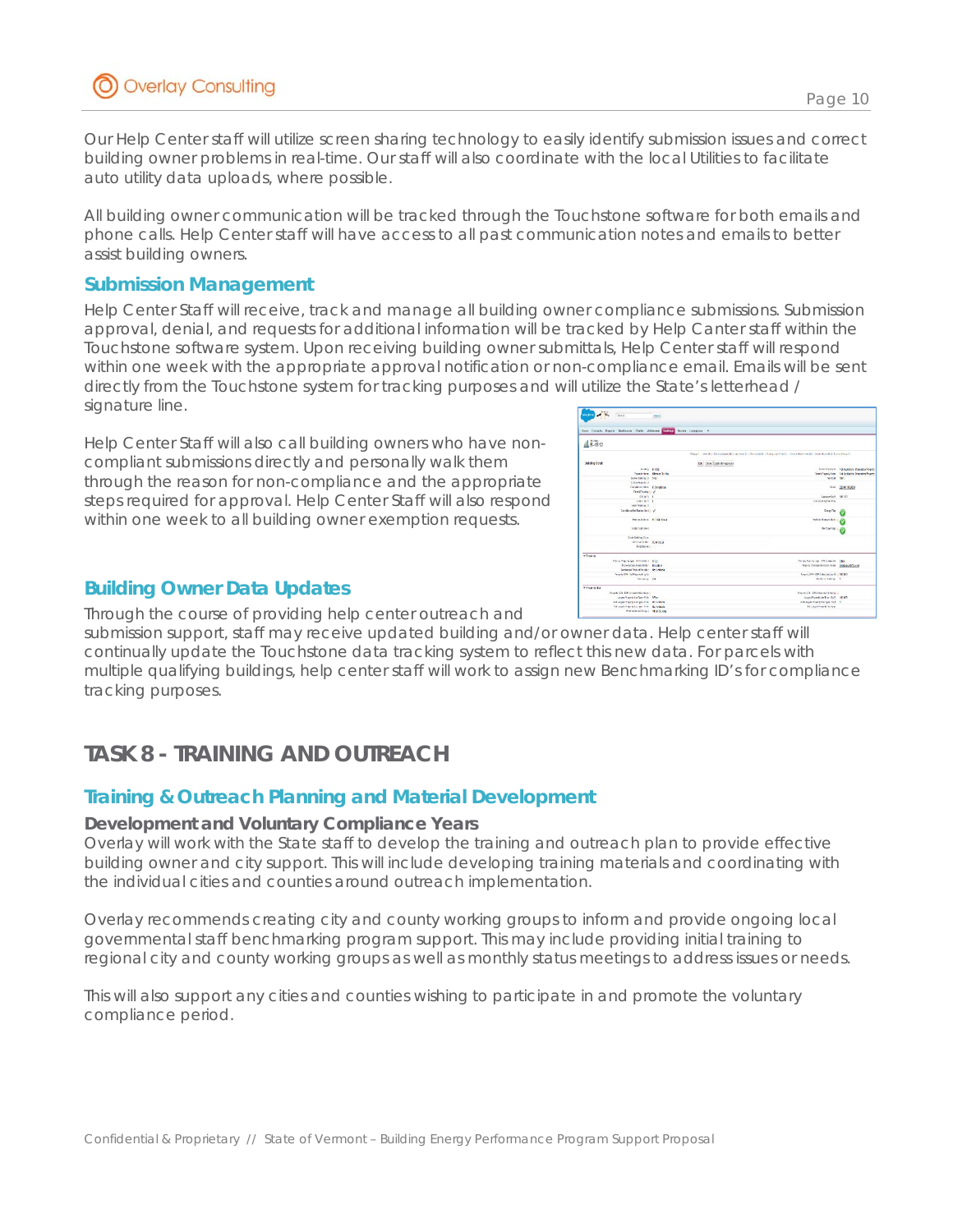### Page 11

## *Training & Outreach Implementation*

Overlay will provide both in-person trainings and web-based trainings. Trainings will include presentations and interactive help sessions to achieve the most effective results. This will include information on how to benchmark a building as well as how to setup automated utility data uploads, where available. Our recommended training events include a 1-hour presentation on how to comply with an additional 4-hours help session for one-on-one work with building owners.

While, further analysis on the number, location and frequency of training events will be required we initially we propose numerous training session distributed across the state to meet the needs of building owners within all the incorporated municipalities.

### **Voluntary Program (Years 1 & 2) Training Schedule**

Our initial proposed annual training event schedule during the voluntary program years includes delivering 5 to 10 training events both virtually and in-person (when available).

#### **Mandatory Program (Years 3 & 5) Training Schedule**

Our proposed annual training event schedule during the mandatory Program years includes delivering 36 training events as follows:

- $\bullet$  2 training events per month per geographic region for the 3 months prior to the June 1st deadline
- Divide the state into 6 target geographic regions based on population density

After the first year of statewide compliance we recommend reducing the amount of in-person trainings to the following:

- 2 training events per geographic region prior to the June 1st deadline
- Divide the state into 6 target geographic regions based on population density

We will look to coordinate, when possible, with representatives from Energy Star, local utilities and approved local benchmarking specialists.

Overlay will also provide an online video training series customized for the State reporting program.

## *Compliance Outreach*

Help Center Staff will perform Outreach activities to help educate building owners on compliance requirements. This will include email blasts and direct phone calls. We will support direct mailings through the development of content and building address lists. Direct outreach activities will include the following tasks.

- Send two formal compliance reminder notices each year
	- o Email and mail
- Send one formal violation reminder notice each year for non-compliant building owners
	- o Email and mail
- Two weeks prior to submission deadline, staff will make proactive calls to all building owners who are not in compliance
	- o Promote 'How to Benchmark' trainings during calls
- After the compliance deadline, staff will call all non-compliant building owners.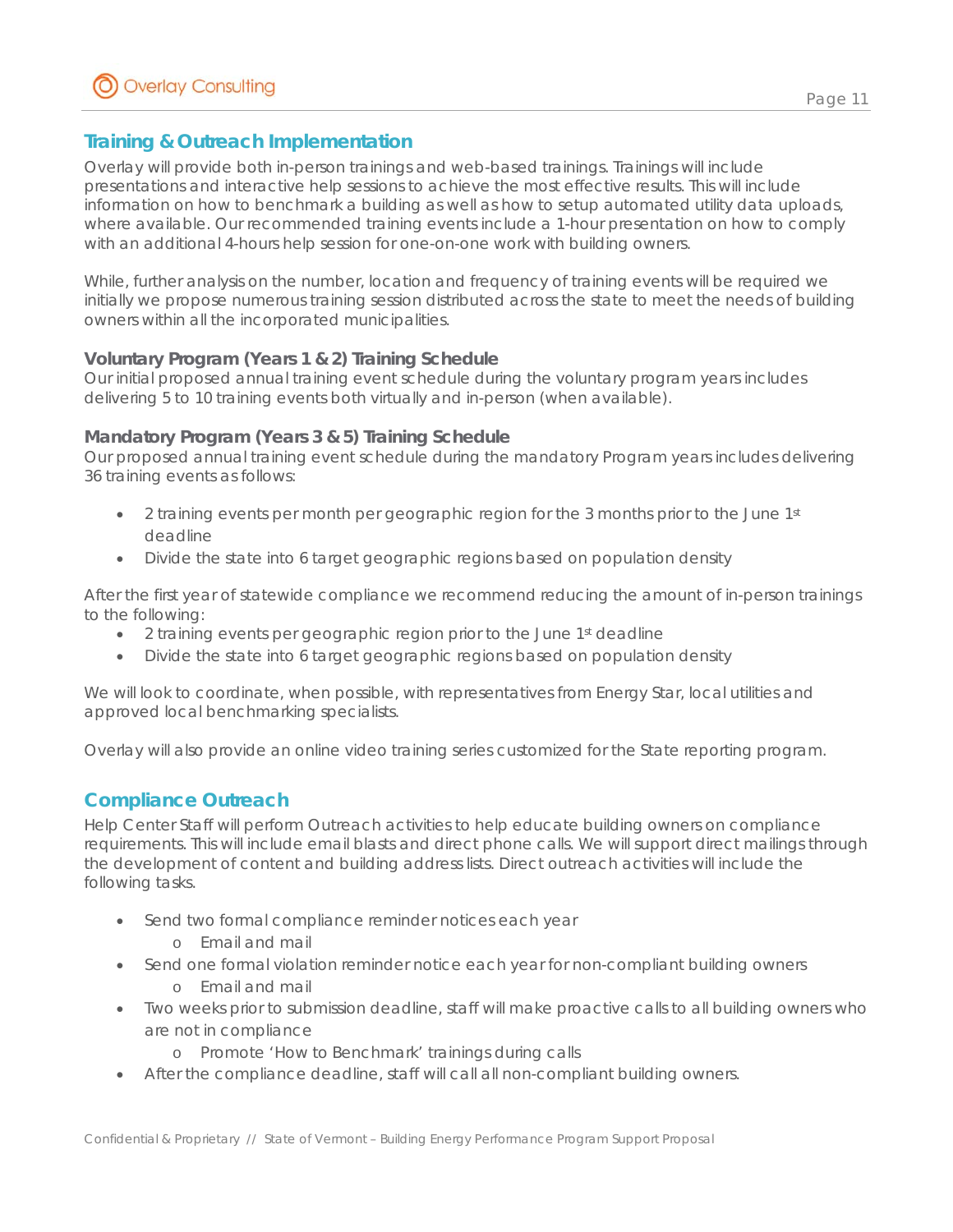

o If deemed necessary, a  $2<sup>nd</sup>$  round of non-compliance calls will be made to building owners who have yet to submit 2 months after the submittal deadline.

| Mandatory<br>Compliance<br>Year | <b>Mailer</b>                                                                    | <b>Number</b><br>Ωf<br>addresses<br>per bldg. | Number of<br>buildings | Total number of<br><b>Letters Mailed</b> |
|---------------------------------|----------------------------------------------------------------------------------|-----------------------------------------------|------------------------|------------------------------------------|
|                                 | 1st compliance reminders                                                         |                                               | 730                    | 1,460                                    |
| Year <sub>1</sub>               | 2 <sup>nd</sup> compliance reminder                                              | $\overline{2}$                                | 584                    | 1,168                                    |
|                                 | 1 violation reminder (Assume 20% of<br>buildings will receive a violation notice | 2                                             | 146                    | 292                                      |
|                                 |                                                                                  |                                               |                        |                                          |
|                                 | 1st compliance reminders                                                         | 2                                             | 1,145                  | 2,290                                    |
| Year <sub>1</sub>               | 2 <sup>nd</sup> compliance reminder                                              | $\mathcal{P}$                                 | 916                    | 1,832                                    |
|                                 | 1 violation reminder (Assume 20% of<br>buildings will receive a violation notice | $\overline{2}$                                | 229                    | 458                                      |
|                                 |                                                                                  |                                               |                        |                                          |
|                                 | 1st compliance reminders                                                         | $\mathcal{P}$                                 | 3,415                  | 6,830                                    |
| Year <sub>1</sub>               | 2 <sup>nd</sup> compliance reminder                                              | 2                                             | 2,732                  | 5,464                                    |
|                                 | 1 violation reminder (Assume 20% of<br>buildings will receive a violation notice | 2                                             | 683                    | 1,366                                    |
| Total                           |                                                                                  |                                               |                        | 21,160                                   |

We assume the following physical mailer counts will be required.

Overlay will target achieving a minimum compliance rate of 90%.

## **TASK 9 - SCORE CARD DEVELOPMENT AND DISTRIBUTION**

Once the annual target compliance rate is achieved and upon approval from the State, Overlay will work to compile and send out the individual building score cards.

The score card format will be based on previous designs and can include increased analytics available through Touchstone. The report card creation and data inputs will be automated through the Touchstone software. Score cards will be distributed to the relevant building owner or Portfolio Manager reported contact email collected during the benchmarking reporting process.

Recommended data to be presented in the report cards include, but are not limited to:

- Energy Star Score
- $\bullet$  FUI
- How their building compares to peers
- Savings potential (high level cost and payback information)
- Energy efficiency program support materials (i.e. rebates, incentive programs, tax credits, etc.)

Samples of other city benchmarking scorecards are provided below.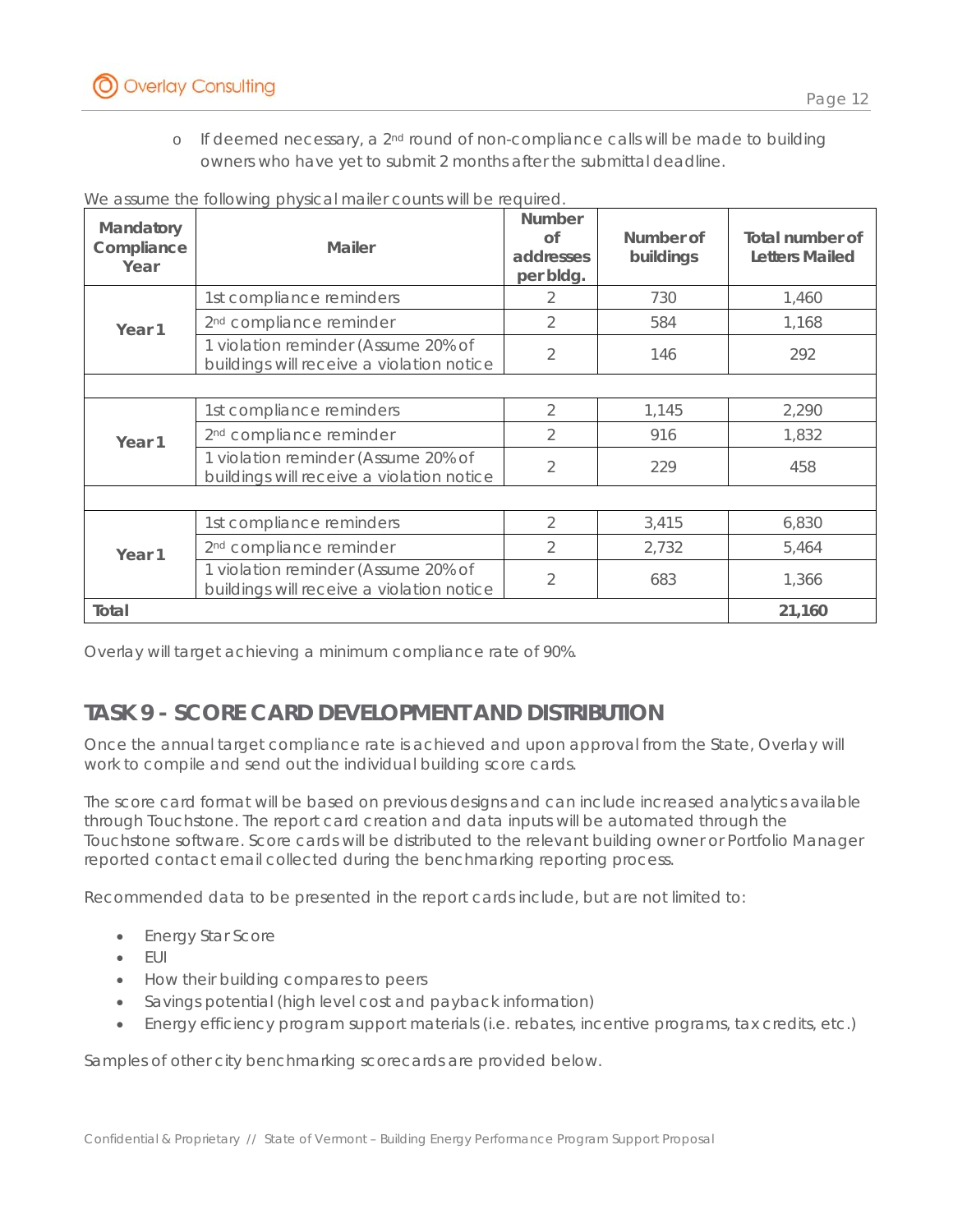

# **TASK 10 - WEB HOSTED INTERACTIVE MAP DEVELOPMENT**

Overlay will develop a web-based statewide interactive public reporting map. The interactive map design allows users to view building compliance statistics, Energy Star rating, EUI, as well as compare buildings by size, type, location, and numerous other data points. This data is compiled year-over-year to provide historical comparison ability.

The map will integrate directly with Touchstone and update automatically as new building reports are submitted and approved. The map will provide enhanced visuals, comparison capabilities. A sample of the online mapping tool provided to Denver is provided below.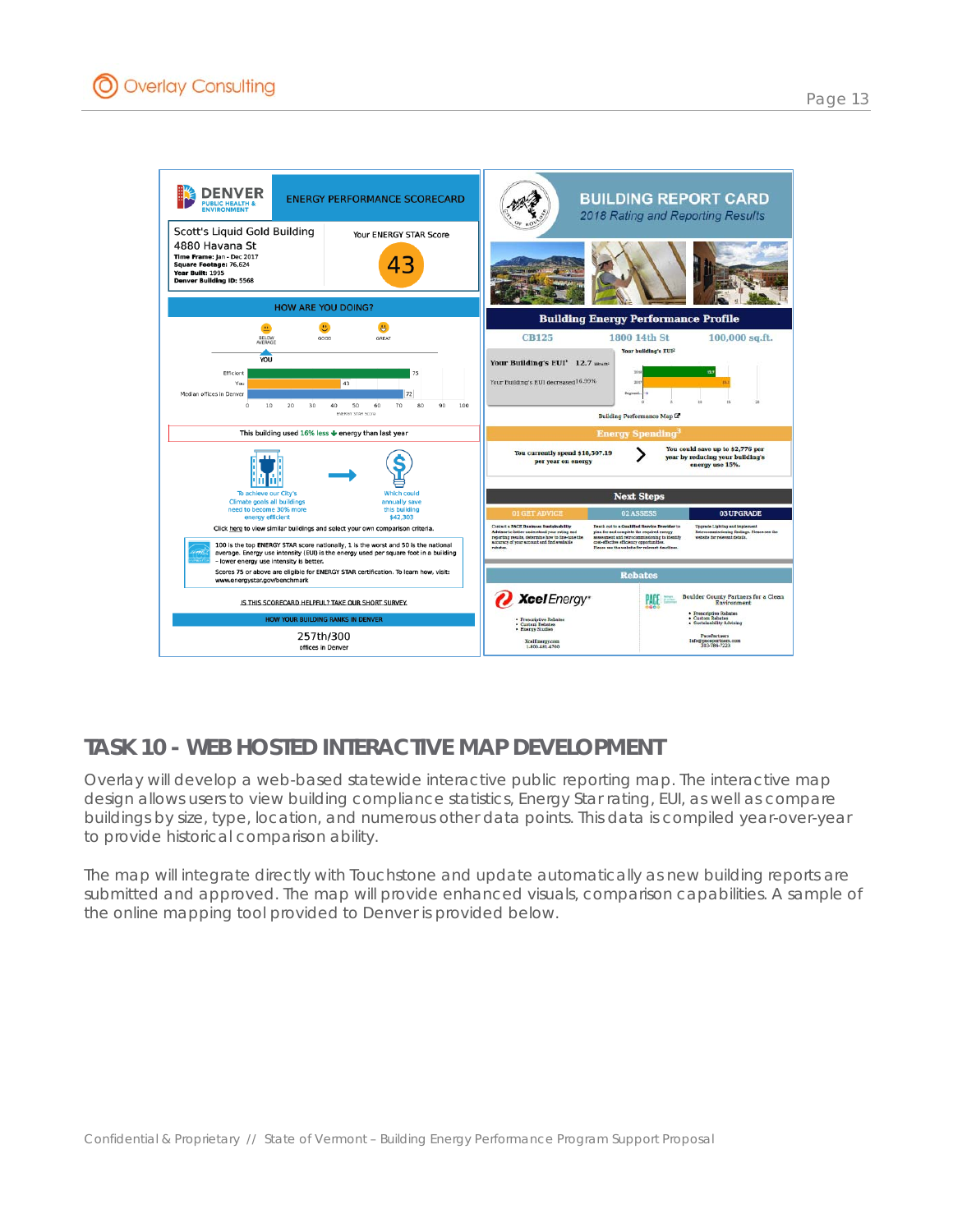ENERGY STAR Score > 75

ENERGY STAR Score 50-75 ENERGY STAR Score < 50 Not eligible for ENERGY STAR

Out of Compliand



## **TASK 11 - BUILDING OWNER BENCHMARKING PORTAL**

## *Touchstone Benchmarking™ Building Owner Portal*

Through the Touchstone Benchmarking™ software solution, Overlay provides an optional "Building Owner" portal that can be utilized by building owners to input, track and report their benchmarking performance data. This portal directly integrates with Energy Star's Portfolio Manager, but provides building owners a much easier and streamlined user interface to input and report building benchmarking data. The portal also provides buildings owners with additional energy management tools, such as:

- Building Performance Dashboard
- Monthly utility data tracking (consumption, cost, carbon, etc.)
	- o Direct integration with utility company monthly data uploads (where available)
- Virtual energy audit tool with recommended energy efficiency project recommendations
- Energy efficiency project tracking
- Energy reduction goal setting and results tracking
- Multiple building management dashboard for owners with multiple buildings
- Online help center resources and tools on how to benchmark
- Building specific information on local energy efficiency rebates and incentives

Through the building portal option, the State also has the ability to include custom questions and program details to the building owner as they are inputting their building data into the system. This can help the State obtain deeper insight into specific areas of focus. We are providing this as an optional software module which the State can choose to include or not within the scope of work.

4.5% BY THE BUILDINGS

2016 & 2017

THOSE OWNERS AND TENANTS SAVED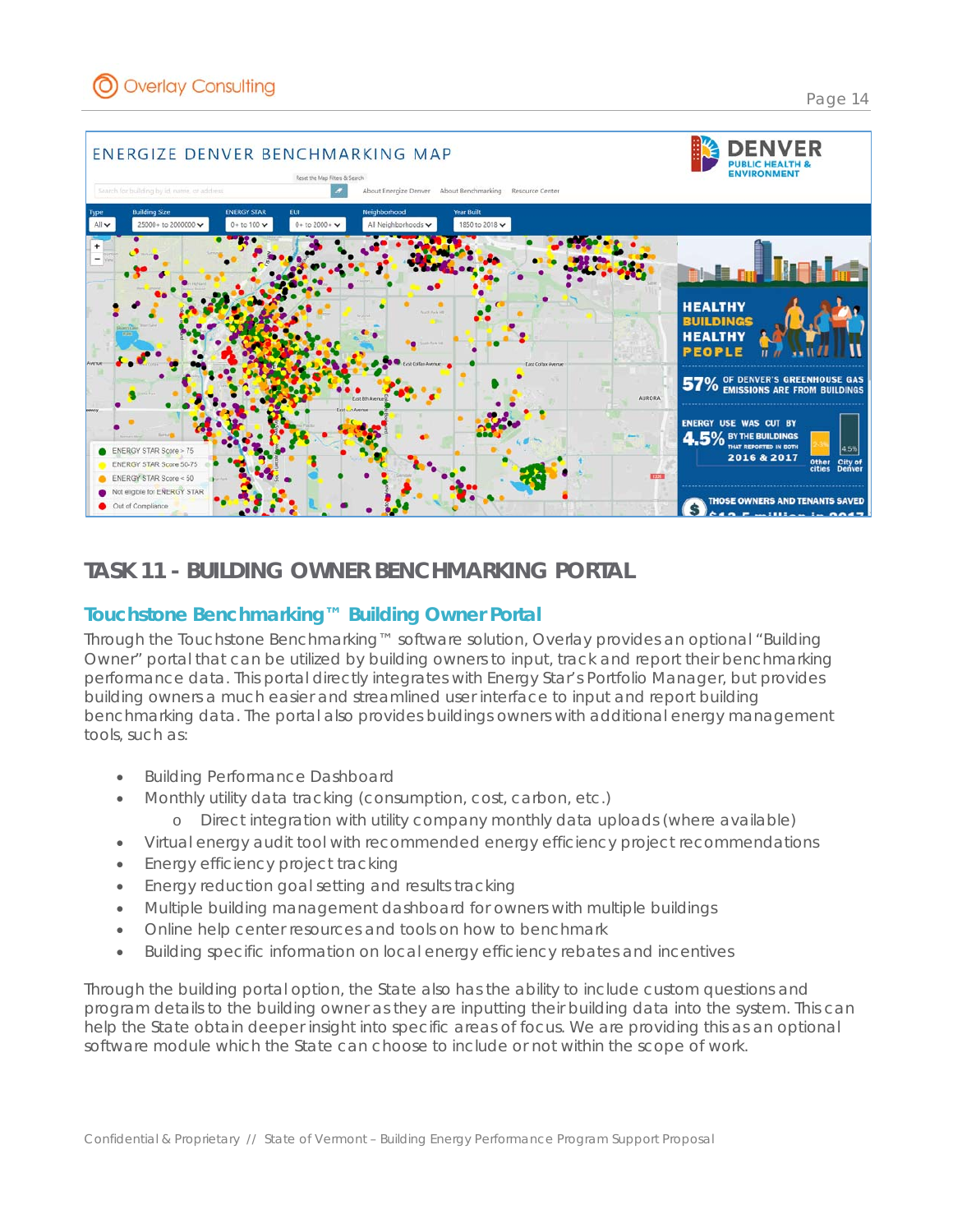# **C. RELATED PROJECT EXPERIENCE**

Overlay has in-depth experience providing help center services specifically for the energy efficiency sector. We currently operate multiple city benchmarking programs for cities and counties including:

- State of Colorado
- City of Denver, CO
- City and County of Boulder, CO
- City of Fort Collins, CO
- City of Columbus, OH
- City of San Jose, CA
- Hennepin County, MN
- Saint Paul, MN
- Los Angeles Better Building Challenge, CA
- Edina, MN
- St. Louis Park, MN
- Rochester, MN

| City of Denver - Building Benchmarking Ordinance Database & Help Center |                                                                          |  |  |  |  |  |  |  |
|-------------------------------------------------------------------------|--------------------------------------------------------------------------|--|--|--|--|--|--|--|
|                                                                         | Jon Dierking, Executive Sponsor; Andrew Carlson, Data/IT Manager; Jamie  |  |  |  |  |  |  |  |
|                                                                         | Westhoven, Program Manager / Sustainability Consultant; Taylor Gries,    |  |  |  |  |  |  |  |
| Key Staff & Role:                                                       | Sustainability Consultant                                                |  |  |  |  |  |  |  |
| <b>Project Dates:</b>                                                   | May 2017 - Present                                                       |  |  |  |  |  |  |  |
| Reference                                                               | Katrina Managan, Senior Advisor, Energy Efficiency; Phone: 720-865-2890; |  |  |  |  |  |  |  |
| Contact                                                                 | Email: katrina.managan@denvergov.org                                     |  |  |  |  |  |  |  |

Overlay Consulting designed and currently implements the City of Denver's Building Benchmarking Ordinance Database Tracking System and Help Center. The program collects Energy Star Portfolio Manager reporting data for all buildings above 25,000 sq-ft within the City of Denver.

The Overlay team developed a custom Salesforce database and communication tracking system to manage all interactions with building owner contacts as well as track Portfolio Manager submissions. The database integrates directly with Portfolio Manager utilizing automated nightly report uploads. The system also collects building exemption submissions through an online web form. All Portfolio Manager report submissions are automatically screened through 35 data verification checks with final review performed by energy engineering staff. The customized system provides a real-time dashboard of compliance rates as well as robust reporting functionalities.

The Overlay team also manages an 8-5pm help center providing phone and email support. This includes screen sharing capabilities to provide enhanced customer support for navigating compliance and Portfolio Manager submission issues. All calls and emails are logged and tagged to each building within the Salesforce data tracking system. Overlay staff also provide building owner training presentations as well as one-on-one help sessions throughout the program year.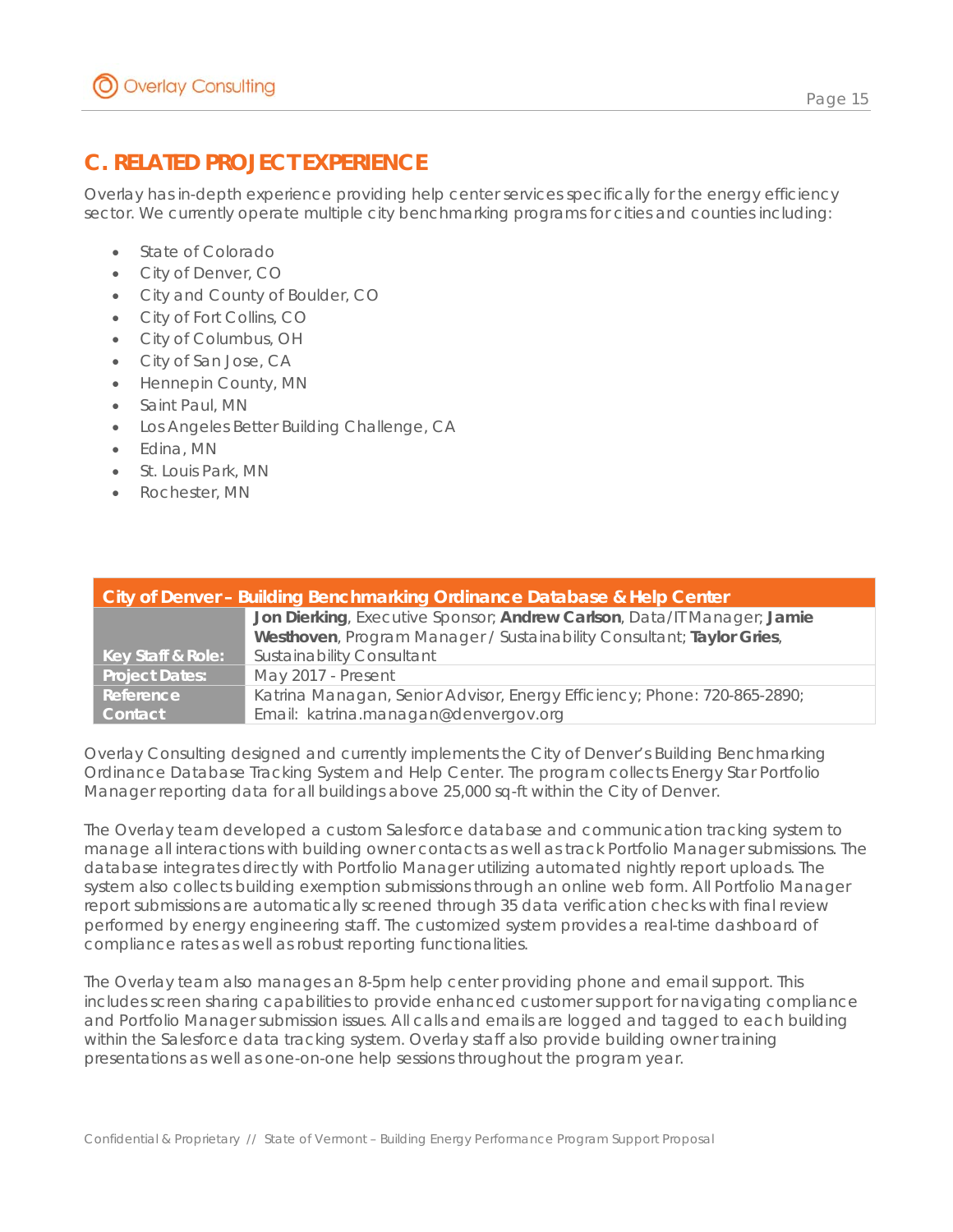As part of this program Overlay was also tasked with developing interactive score cards that are sent to each building owner as well as a web-based interactive map. The interactive map design allows users to view building compliance statistics, Energy Star rating, EUI, as well as compare buildings by size, type, location, and numerous other data points.

| <b>City of Boulder - Building Benchmarking Ordinance Database &amp; Help Center</b> |                                                                         |  |  |  |  |  |  |  |
|-------------------------------------------------------------------------------------|-------------------------------------------------------------------------|--|--|--|--|--|--|--|
|                                                                                     | Jon Dierking, Executive Sponsor; Andrew Carlson, Data/IT Manager; Jamie |  |  |  |  |  |  |  |
|                                                                                     | Westhoven, Program Manager / Sustainability Consultant; Taylor Gries,   |  |  |  |  |  |  |  |
| Key Staff & Role:                                                                   | <b>Sustainability Consultant</b>                                        |  |  |  |  |  |  |  |
| <b>Project Dates:</b>                                                               | May 2018 - Present                                                      |  |  |  |  |  |  |  |
| Reference                                                                           | Kimberlee Rankin, Sustainability Coordinator, Email:                    |  |  |  |  |  |  |  |
| <b>Contact</b>                                                                      | rankink@bouldercolorado.gov, Ph: 303-441-4227                           |  |  |  |  |  |  |  |

Overlay Consulting designed and currently implements the City of Boulder's Building Benchmarking Ordinance Database Tracking System and Help Center. The program collects Energy Star Portfolio Manager reporting data for all buildings above 5,000 sq-ft within the City of Boulder.

The Overlay team developed a custom Salesforce database and communication tracking system to manage all interactions with building owner contacts as well as track Portfolio Manager submissions. The database integrates directly with Portfolio Manager utilizing automated nightly report uploads. The system also collects building exemption submissions through an online web form. All Portfolio Manager report submissions are automatically screened through 35 data verification checks with final review performed by energy engineering staff. The customized system provides a real-time dashboard of compliance rates as well as robust reporting functionalities.

The Overlay team also manages an 8-5pm help center providing phone and email support. This includes screen sharing capabilities to provide enhanced customer support for navigating compliance and Portfolio Manager submission issues. All calls and emails are logged and tagged to each building within the Salesforce data tracking system. Overlay staff also provide building owner training presentations as well as one-on-one help sessions throughout the program year.

As part of this program Overlay was also tasked with developing interactive score cards that are sent to each building owner as well as a web-based interactive map. The interactive map design allows users to view building compliance statistics, Energy Star rating, EUI, as well as compare buildings by size, type, location, and numerous other data points.

|                       | Hennepin County - Building Benchmarking Ordinance Database & Help Center |
|-----------------------|--------------------------------------------------------------------------|
|                       | Jon Dierking, Executive Sponsor; Andrew Carlson, Data/IT Manager; Jamie  |
|                       | Westhoven, Program Manager / Sustainability Consultant; Taylor Gries,    |
| Key Staff & Role:     | <b>Sustainability Consultant</b>                                         |
| <b>Project Dates:</b> | May 2017 - Present                                                       |
| Reference             | Laurel Mattrey / Sustainability & Energy Manager, Email:                 |
| Contact               | elamc@bouldercolorado.gov, Ph: 303-441-4936                              |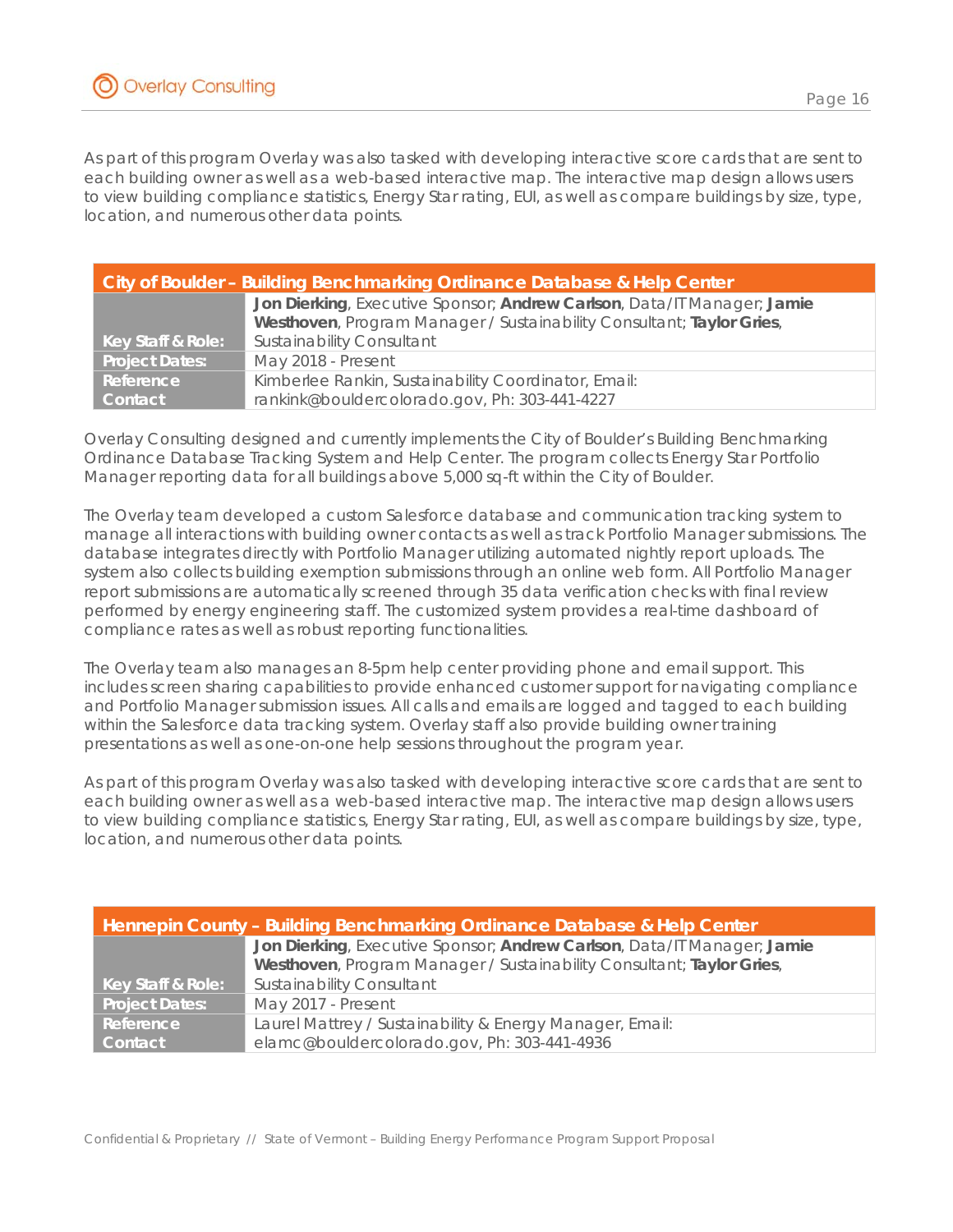Overlay Consulting designed and currently implements the Hennepin Counties Building Benchmarking Ordinance Database Tracking System and Help Center. The program includes a collaborative of cities within Hennepin County who all benchmark using a single reporting format and support service. The program currently includes Edina, St. Louis Park, St. Paul, Eden Prairie, Richfield with more adopting each year.

Overlay provides full city benchmarking adoption support services as well as rating and reporting database management, help center management, building owner training, scorecards, and interactive GIS mapping.

| City of St. Paul – Building Benchmarking Ordinance Database & Help Center |                                                                                                |  |  |  |  |  |  |  |
|---------------------------------------------------------------------------|------------------------------------------------------------------------------------------------|--|--|--|--|--|--|--|
|                                                                           | Jon Dierking, Executive Sponsor; Andrew Carlson, Data/IT Manager; Jamie                        |  |  |  |  |  |  |  |
|                                                                           | Westhoven, Program Manager / Sustainability Consultant; Taylor Gries,                          |  |  |  |  |  |  |  |
| Key Staff & Role:                                                         | Sustainability Consultant                                                                      |  |  |  |  |  |  |  |
| <b>Project Dates:</b>                                                     | May 2018 - Present                                                                             |  |  |  |  |  |  |  |
| Reference<br>Contact                                                      | Molly Smith, Sustainability Manager, Email: Molly. Smith@ci.stpaul.mn.us, Ph: 651-<br>266-6653 |  |  |  |  |  |  |  |

Overlay Consulting designed and currently implements the City of St. Paul's Building Benchmarking Ordinance Database Tracking System and Help Center. The program collects Energy Star Portfolio Manager reporting data from all voluntary reporting buildings within the City of St. Paul.

The city of St. Paul wanted to build off of their Race to Reduce, a voluntary benchmarking program, and establish a mandatory energy and water benchmarking program to increase building participation and impact. Overlay Consulting is assisting with developing the mandatory program's framework, program resources, Help Center, web-based and in-person trainings as well as comprehensive QA/QC checks

Overlay Consulting has assisted with bringing the city of St. Paul into the Efficient Buildings Cooperative, a collective benchmarking movement driven by Minnesota cities. In 2019 Overlay Team will manage the data collection and analysis of all voluntary benchmarking submissions, as well as the mandatory submissions beginning in 2020.

| Colorado Energy Office - Renewable Energy Data Validation |                                                                        |  |  |  |  |  |  |  |
|-----------------------------------------------------------|------------------------------------------------------------------------|--|--|--|--|--|--|--|
|                                                           | Jon Dierking, Executive Sponsor; Andrew Carlson, Data/IT Manager; Matt |  |  |  |  |  |  |  |
| Key Staff & Role:                                         | Klahn, Energy Engineer; Paul MacNaughton, Energy Engineer              |  |  |  |  |  |  |  |
| <b>Project Dates:</b>                                     | April 2016 - Present                                                   |  |  |  |  |  |  |  |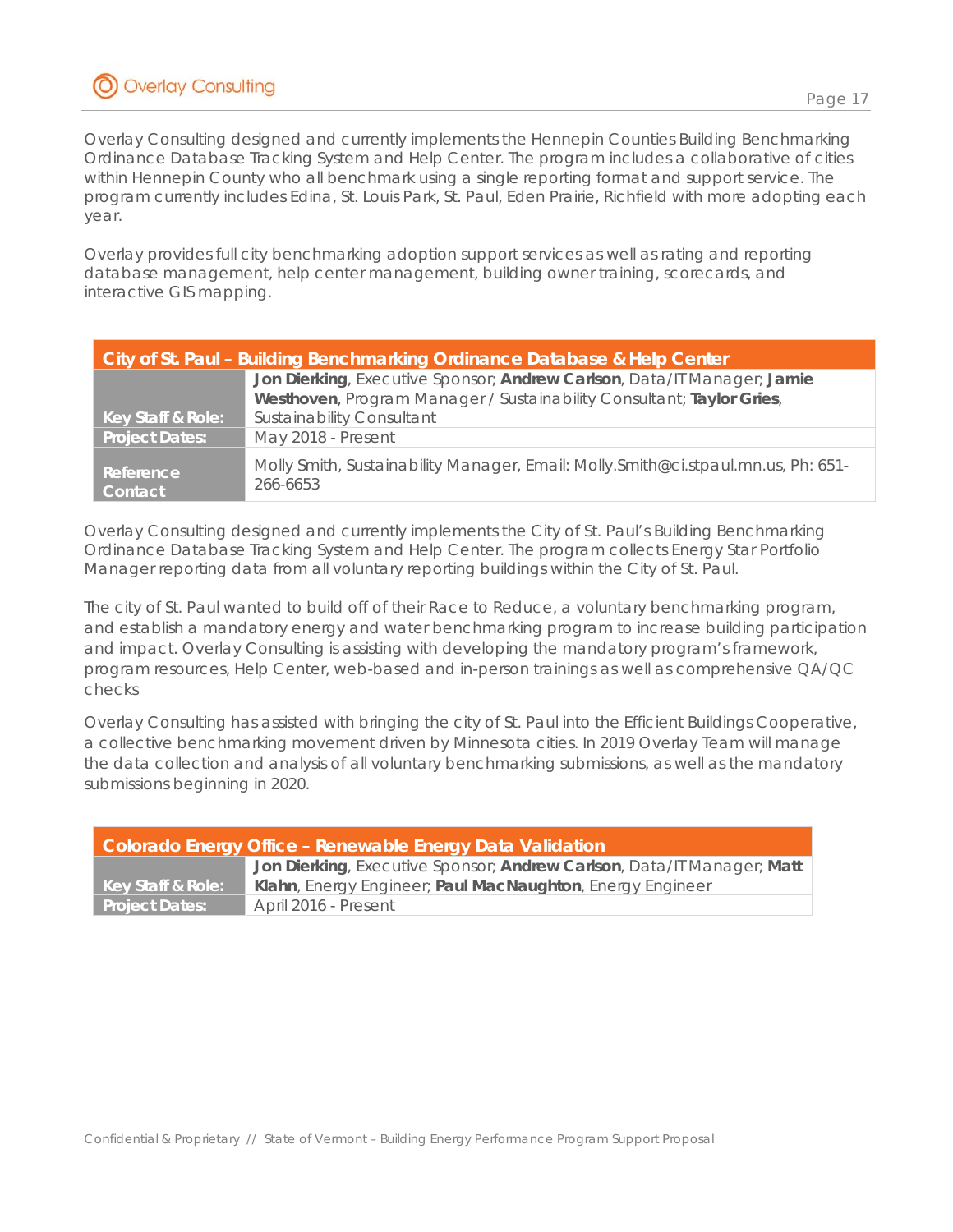

Overlay staff performed the CEO's Colorado Customersited Renewable Energy System Data Validation project. Through the execution of this project, Overlay staff developed integration tools to pull data directly from assessor websites, MLS, CoStar, permitting offices and others. The project included capturing and validating over 1.4 Million data points from over 37,000 customers.

| System<br>Id | Address                               | Permit<br>Number      | City                         | State           | County         | Zip   | Technology | Capacity | <b>Parcel Number</b> | Installer | Ownership |
|--------------|---------------------------------------|-----------------------|------------------------------|-----------------|----------------|-------|------------|----------|----------------------|-----------|-----------|
|              | Search<br>search by add               |                       |                              | Castle <b>T</b> | by C<br>۲      | ٧     |            |          |                      |           |           |
| 5895         | 4609 CANYON<br><b>VIEW DR</b>         | $15-$<br><b>B0392</b> | Castle<br>Rock               | $^{c}$          | Douglas        | 80104 |            |          | 9606208007           |           |           |
| 26003        | 2350<br><b>MEADOWS</b><br><b>BLVD</b> | W14-<br>1321          | CASTLE<br><b>ROCK</b>        | $\infty$        | <b>Douglas</b> | 80109 |            |          |                      |           |           |
| 26004        | 5838<br><b>KINGSFIELD ST</b>          | W14-<br>1325          | CASTLE<br><b>ROCK</b>        | CO.             | <b>Douglas</b> | 80104 |            |          | 250717112009         |           | Leased    |
| 26005        | 4306W<br><b>DEERTRAIL CT</b>          | W14<br>1384           | <b>CASTLE</b><br><b>ROCK</b> | CO.             | <b>Douglas</b> | 80109 |            |          | 0344040              |           | Leased    |

Also as part of this project, Overlay's web and database development staff created a web based tool with a SQL

backend database for uploading new data into the master database. This site also included a web interface for viewing the renewable energy data and included:

- A front end that displayed individual or groups of records
- A visualization tool that indicates what data is missing and can be utilized to provide more advanced data analysis
- An upload tool to add additional information to the database.
- Data was stored on a SQL Server database designed to handle large amounts of data





Confidential & Proprietary // State of Vermont – Building Energy Performance Program Support Proposal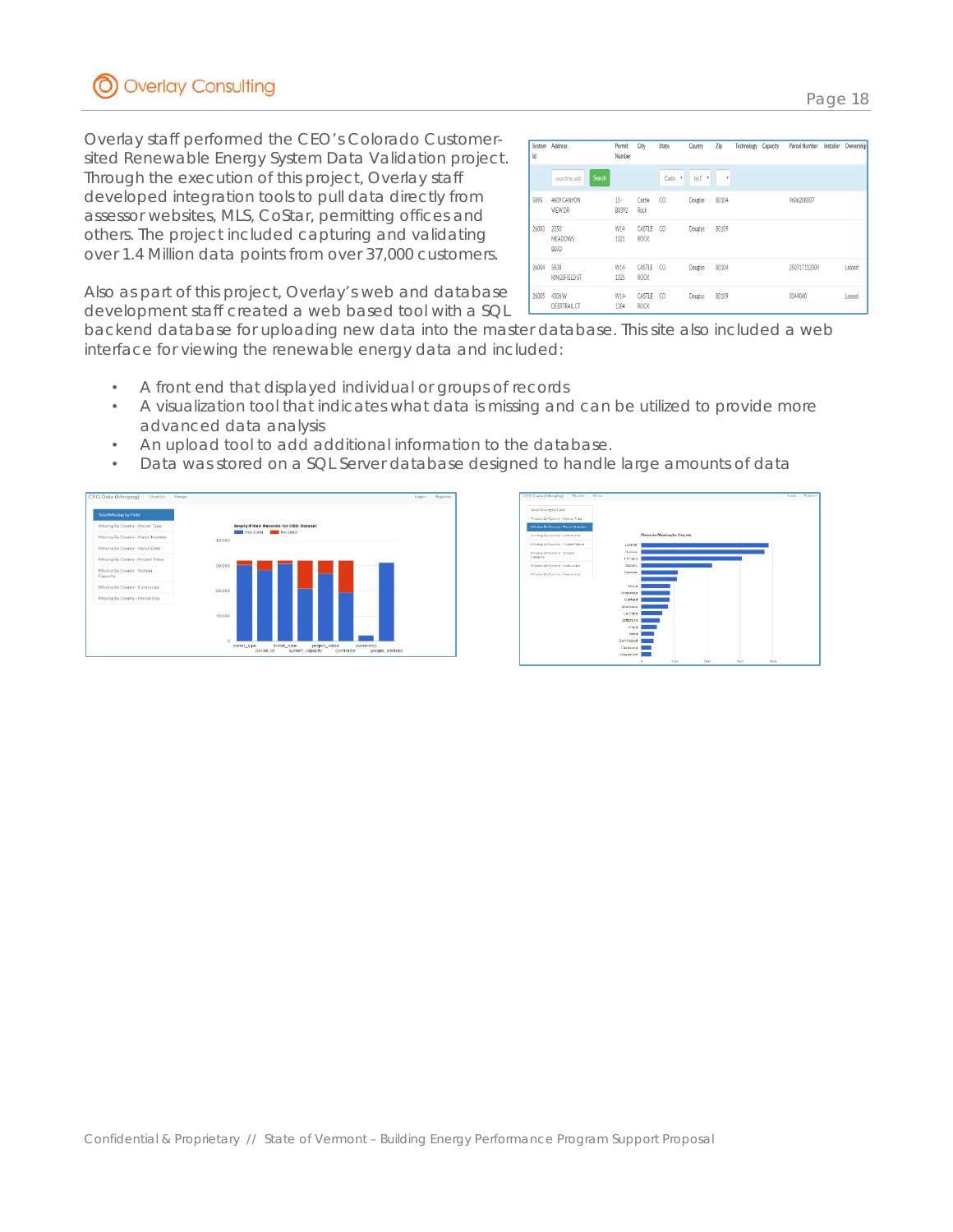# **D. TEAM MEMBERS**

## *Staff Organizational Chart*

Overlay Consulting has assembled a highly-qualified team of energy experts with a long history of developing and implementing energy benchmarking ordinance programs. The team organizational chart and key personnel proposed for this project are provided below with high level bios of each team member.

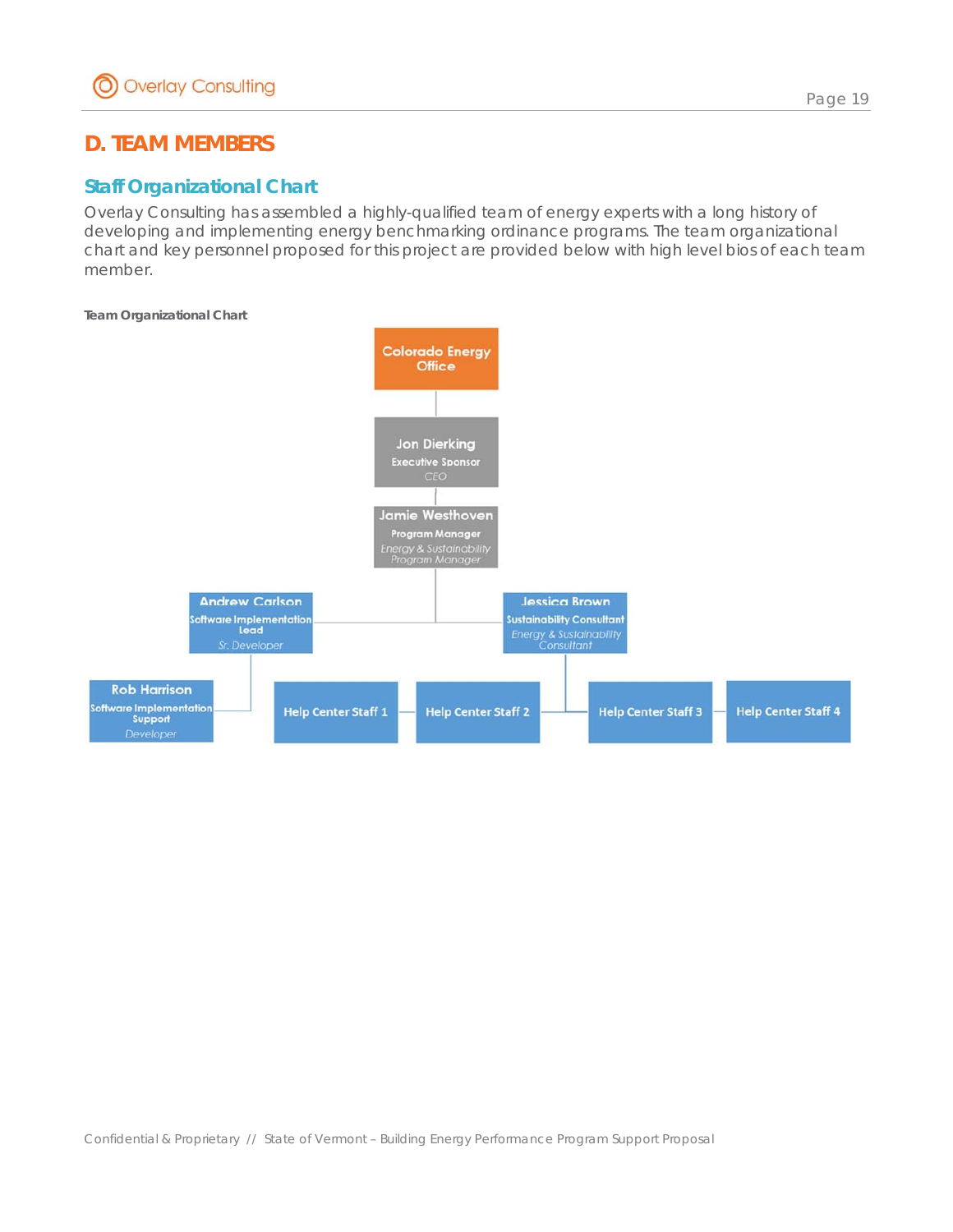## **Jonathan Dierking**

**CEO**  *Proposed Role: Executive Sponsor* 

### *Education*

B.S., Mechanical Engineering, University of Colorado, Boulder

#### *Registrations/Certifications*

Professional Engineer (PE) – CO & IL, Certified Energy Manager (CEM), Certified Energy Procurement Professional (CEP) Leadership in Energy and Environmental Design (LEED) Accredited Professional

### *Professional Qualifications*

As CEO of Overlay Consulting, Mr. Dierking is responsible for the program management and execution of Energy Efficiency, Engineering and Sustainability projects. Prior to Starting Overlay Consulting, Jon served as the Sr. Director of Energy Management for CB&I, as a Sr. Manager within the Building Technology and Sustainability Group for Realfoundations, Inc., as an Energy Consultant for Sieben Energy Associates, and before that, as an Energy Engineer for Nexant, Inc.

Mr. Dierking has 20 years of experience in managing and executing city, state and utility energy efficiency incentive programs, energy management projects, energy audits, building Commissioning/ReCommissioning, LEED and sustainability projects within the public and private sectors. This includes the development and execution of city building benchmarking ordinance programs.

Current professional affiliations include the ASHRAE, USGBC, the Association of Energy Engineers (AEE), and the Association of Energy Service Professionals (AESP).

## *Project Experience Examples*

**City of Denver - Building Benchmarking Ordinance Program** 

• Program Director

**City of Boulder - Building Benchmarking Ordinance Program**  • Program Director **Los Angeles Better Buildings Challenge Building Benchmarking Ordinance Program** 

• Program Director

**Hennepin County - Building Benchmarking Ordinance Program** 

• Program Director **Saint Paul, MN - Building Benchmarking Ordinance Program** 

Program Director

**St. Louis Park, MN - Building Benchmarking Ordinance Program** 

• Program Director

**Edina, MN - Building Benchmarking Ordinance Program** 

• Program Director

**Rochester, MN - Building Benchmarking Ordinance Program Public Reporting** 

Program Director

**City of Denver Residential Energy Audit Technical Assistance Program** 

• Program Director of residential based energy audit program

**Louisiana DNR State Energy Program, Baton Rouge Illinois** 

• Program Director of ARRA funded statewide energy program

**Detroit Edison (DTE) – Energy Efficiency Reverse Auction Program** 

• Program Director

**Kansas City Power & Light – Block Bidding Program** 

• Program Director for the Block Bidding reverse auction program

**AEP Ohio – Bid to Win Reverse Auction Programs** 

• Program Director for the AEP Ohio – Bid4Efficiency reverse auction programs

**Con Edison – Energy Efficiency Auction Program**

• Program Director for the reverse auction program.

**Missouri State Energy Program** 

• Program Manager of ARRA funded statewide energy program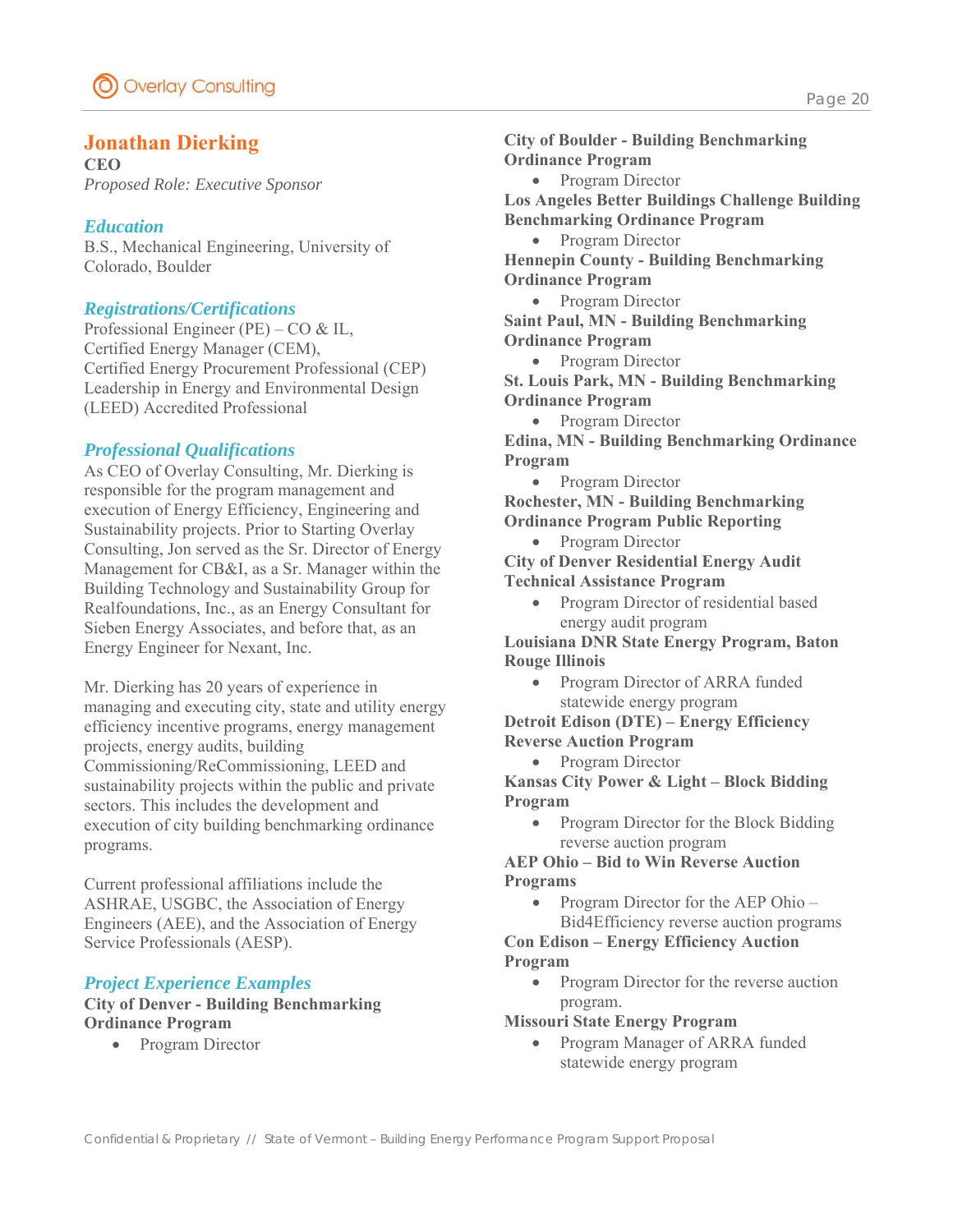Designed and Delivered the Bid-to-Win reverse auction program

#### **Wisconsin Focus on Energy – Bonus Bid Program**

- Program Director for the reverse auction program
- **AEP Ohio Energy Savers Program**
	- Program Director
- **Duke Energy Smart Building Advantage**

### **Program**

• Program Director of energy audit incentive program

### **Duke Energy – SEM Program**

• Program Director

#### **ComEd - Community Energy Challenge**

• Project Manager of community based incentive program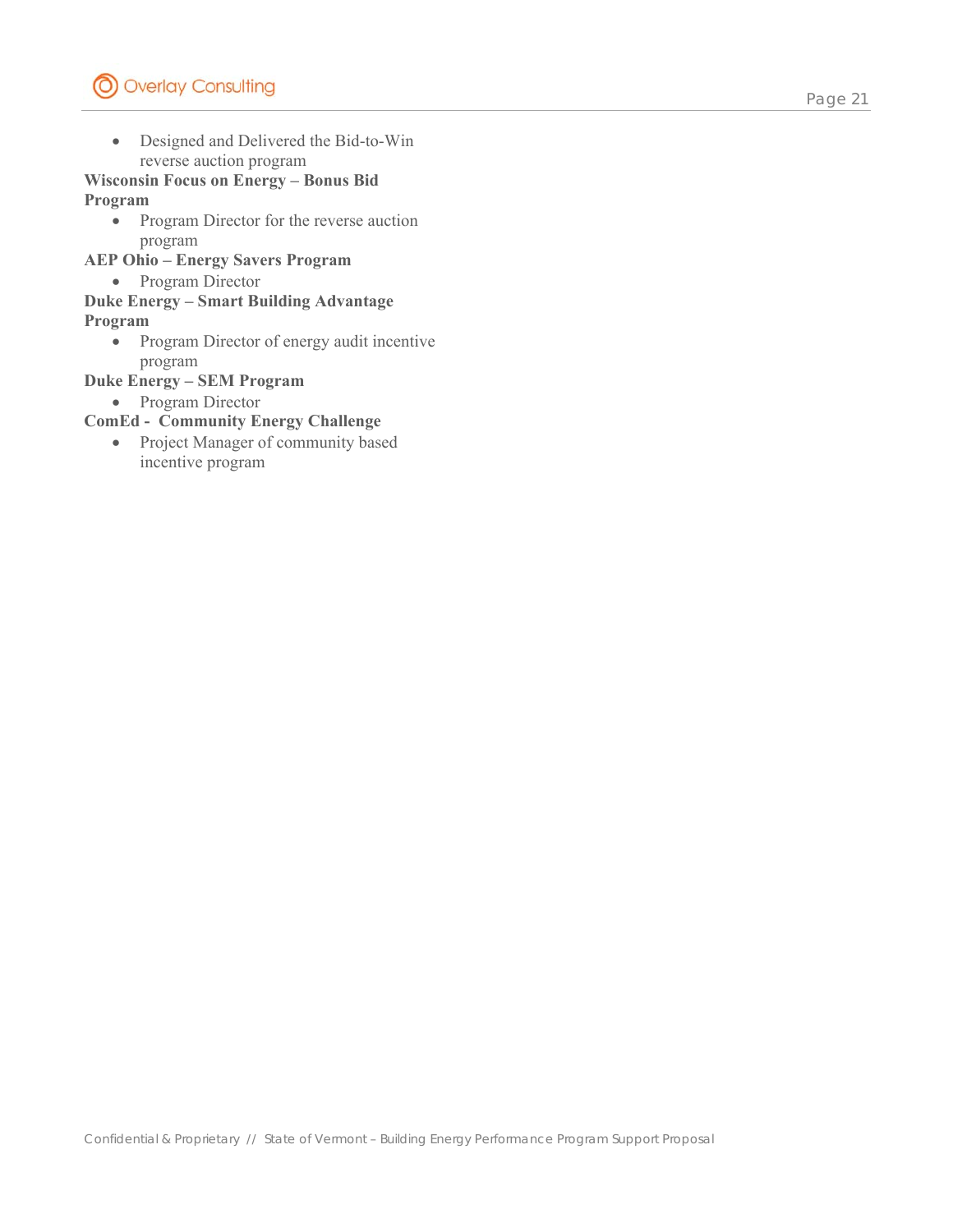#### **Jamie Westhoven**

**Energy & Sustainability Program Manager** *Proposed Role: Program Manager*

#### *Education*

M.S., Environmental Policy and Management, University of Denver, Denver, CO

B.S., Environment, Economy, Development & Sustainability, Ohio State University, Columbus, OH

#### *Registrations/Certifications*

Leadership in Energy and Environmental Design (LEED) Accredited Professional

#### *Professional Qualifications*

As an Energy and Sustainability Program Manager I at Overlay Consulting, Ms. Westhoven continues to expand on her five years within the energy consulting industry. Jamie has extensive experience in the design, implementation, and analysis of energy efficiency programs in the public and private sector, across a number of industries. This work includes program design and implementation for energy benchmarking, utility rebate and incentive optimization, and retrofit cost benefit analysis. In addition, Ms. Westhoven has experience analyzing project results and trends to justify future strategies and investment opportunities.

Prior to joining Overlay Consulting, Jamie attended the University of Denver, where she obtained a Master of Science in Environmental Policy and Management, and Ohio State University, where she studied Environment, Economy, Development and Sustainability. Her education was supplemented with sustainability consulting opportunities with The City of Denver, The City of Columbus, and Kurtz Brothers Supply Company.

#### *Project Experience Examples*

**City of Denver - Building Benchmarking Ordinance Program** 

**City of Boulder - Building Benchmarking Ordinance Program** 

 Program Manager **Hennepin County - Building Benchmarking Ordinance Program** 

Program Manager

**Saint Paul, MN - Building Benchmarking Ordinance Program** 

• Program Manager

**St. Louis Park, MN - Building Benchmarking Ordinance Program** 

• Program Manager

**Edina, MN - Building Benchmarking Ordinance Program** 

• Program Manager

**Rochester, MN - Building Benchmarking Ordinance Program Public Reporting** 

• Program Manager

**City of Denver – Green Building Ordinance Program** 

Program Manager

**Studio Obermeier-Sheykhet Architecture – Sustainability Analysis** 

• Energy and Sustainability Consultant

**ATC –Freddie Mac Energy Audit Program** 

- Energy and Sustainability Consultant **AEP Ohio – Bid to Win Reverse Auction**
- **Programs**  • Program Consultant for the AEP Ohio –

Bid4Efficiency reverse auction programs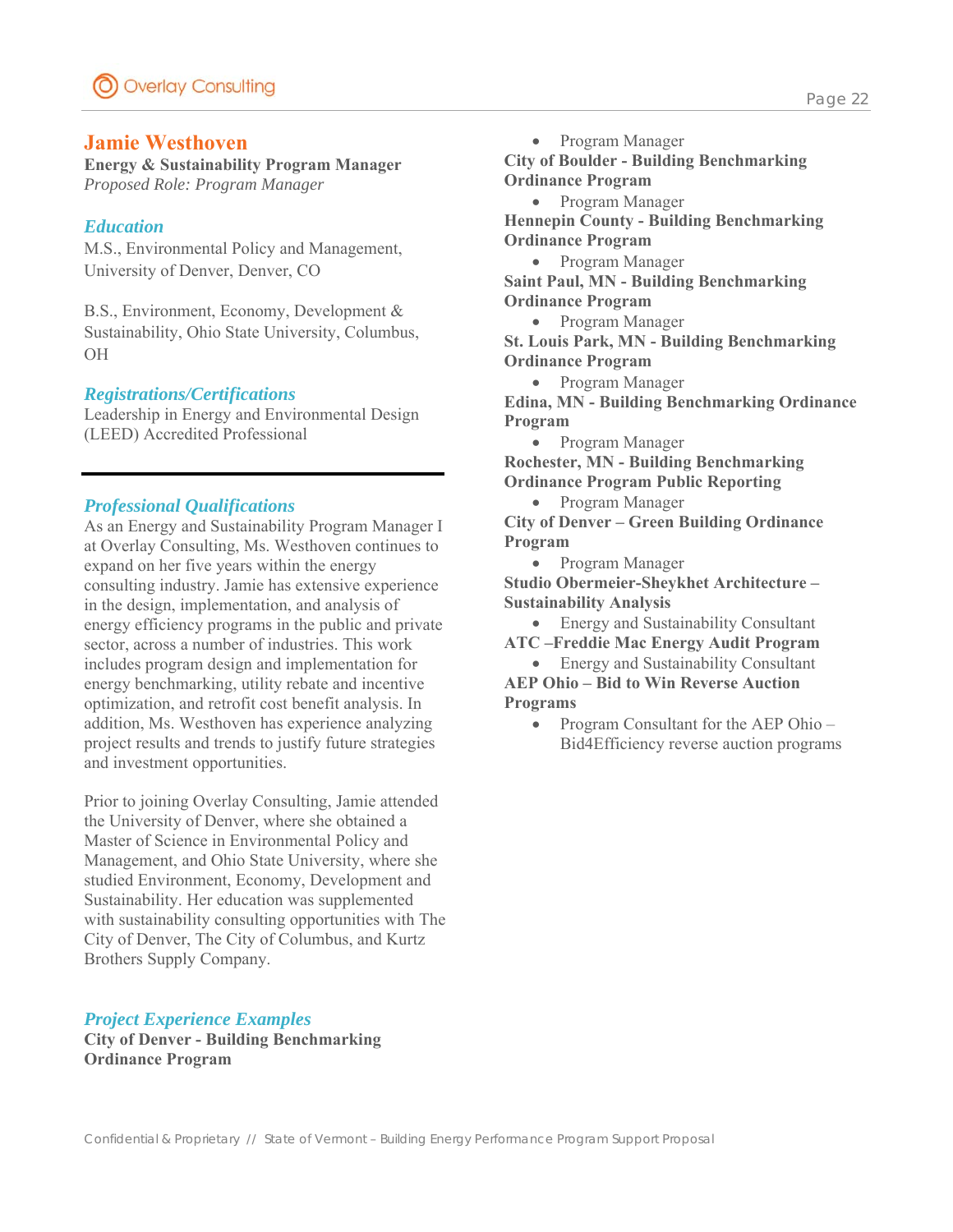### **Andrew Carlson**

**Sr. Web Developer – Overlay Consulting**  *Proposed Role: Sr. Developer* 

#### *Education*

US Navy - Aircraft Electrician courses Arapahoe Community College Littleton, CO

#### *Registrations/Certifications*

Certified Sun Microsystems Instructor

9 years' experience working on custom platforms, SaaS, and CMS environments on linux. 7+ years in QA

#### *Professional Qualifications*

As a Sr. Web Developer and Database Manager with Overlay Consulting, Mr. Carlson leads all aspects of Overlay's web-based online energy efficiency reverse auction platform as well as support technology based programs. This include database development and data acquisition activities. Mr. Carlson has experience from a broad range of IT including server provisioning and management, eCommerce platforms, QA/QC roles, and platform architecture.

#### *Project Experience*

**City of Denver - Building Benchmarking Ordinance Program** 

• Sr. Software Developer **City of Boulder - Building Benchmarking Ordinance Program** 

• Sr. Software Developer **Los Angeles Better Buildings Challenge Building Benchmarking Ordinance Program** 

Sr. Software Developer

**Hennepin County - Building Benchmarking Ordinance Program** 

• Sr. Software Developer **Saint Paul, MN - Building Benchmarking Ordinance Program** 

• Sr. Software Developer

**St. Louis Park, MN - Building Benchmarking Ordinance Program**  • Sr. Software Developer **Edina, MN - Building Benchmarking Ordinance Program**  • Sr. Software Developer **Rochester, MN - Building Benchmarking Ordinance Program Public Reporting**  • Sr. Software Developer **Detroit Edison (DTE) – Energy Efficiency Reverse Auction Program**  • Sr. Software Developer **Kansas City Power & Light – Block Bidding Program**  • Sr. Software Developer **AEP Ohio – Bid to Win Reverse Auction Programs**  • Sr. Software Developer **Con Edison – Energy Efficiency Auction** 

**Program** 

• Sr. Software Developer

**Wisconsin Focus on Energy – Bonus Bid Program** 

• Sr. Software Developer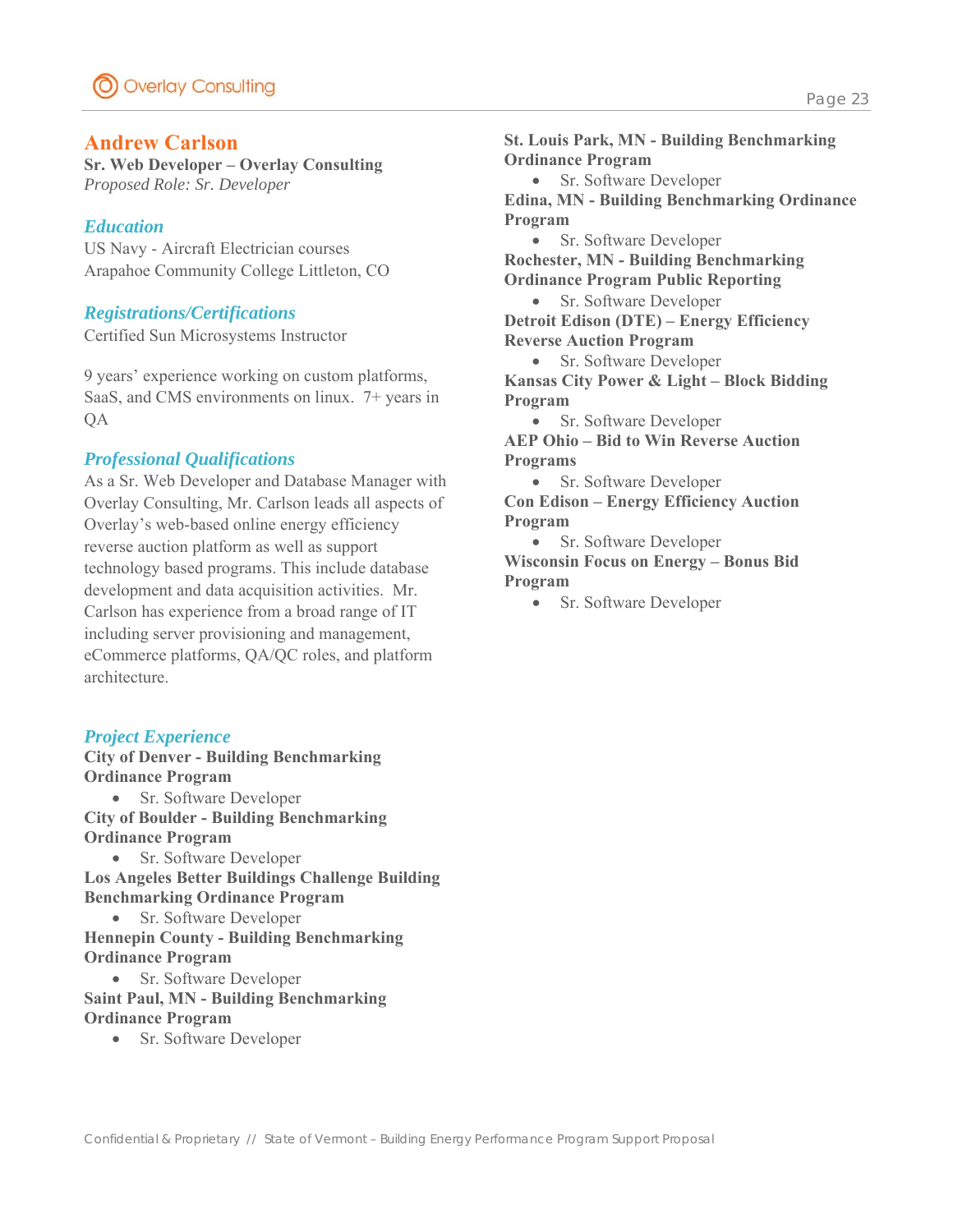## **Rob Harris**

**Software Developer**  *Proposed Role: Developer* 

### *Education*

B.A., Informatics, The University of Michigan

## *Professional Qualifications*

Mr. Harris has served in a wide variety of capacities during his time in the information technology sector. At Overlay Consulting he has focused primarily on software development and deployment to support client benchmarking programs. This support entails the creation, deployment and maintenance of custom web code, and depending on city, may also involve the creation, implementation and deployment of Salesforce objects or schema.

Prior to Overlay, Mr. Harris served as Technical Producer for the real estate marketing firm Engrain. While at Engrain, Mr. Harris was utilized for a wide variety of special and high priority projects; such as custom hardware/software deployments, workflow consultations, salvaging projects that had gone awry, client presentations and maintaining productive vendor relationships.

Mr. Harris is a graduate of the University of Michigan's Informatics program. During his time at Michigan, Mr. Harris's studies focused on the cultural and societal impact of social media, big data applications, complex systems, philosophical and computational logic, and the possibilities offered by video games in educational settings.

## *Project Experience Examples*

#### **City of Denver – Building Benchmarking Ordinance Program**

 Software development and Salesforce support

**City of Boulder - Building Benchmarking Ordinance Program** 

 Software development and Salesforce support

**Los Angeles Better Buildings Challenge Building Benchmarking Ordinance Program** 

 Salesforce development and support **Hennepin County - Building Benchmarking Ordinance Program** 

• Software development and Salesforce support

**Saint Paul, MN - Building Benchmarking Ordinance Program** 

 Software development and Salesforce support

**St. Louis Park, MN - Building Benchmarking Ordinance Program** 

• Software development and Salesforce support

**Edina, MN - Building Benchmarking Ordinance Program** 

• Software development and Salesforce support

**Rochester, MN - Building Benchmarking Ordinance Program Public Reporting** 

• Software development and Salesforce support

**LMC - 'Elle' Leasing Wall Digital Signage** 

Technical Project Manager

**Redpeak - Property Management Website Re-Launch** 

Technical Project Manager

**TCR - Vendor Utilization + Workflow Consultancy** 

Analyst and client liaison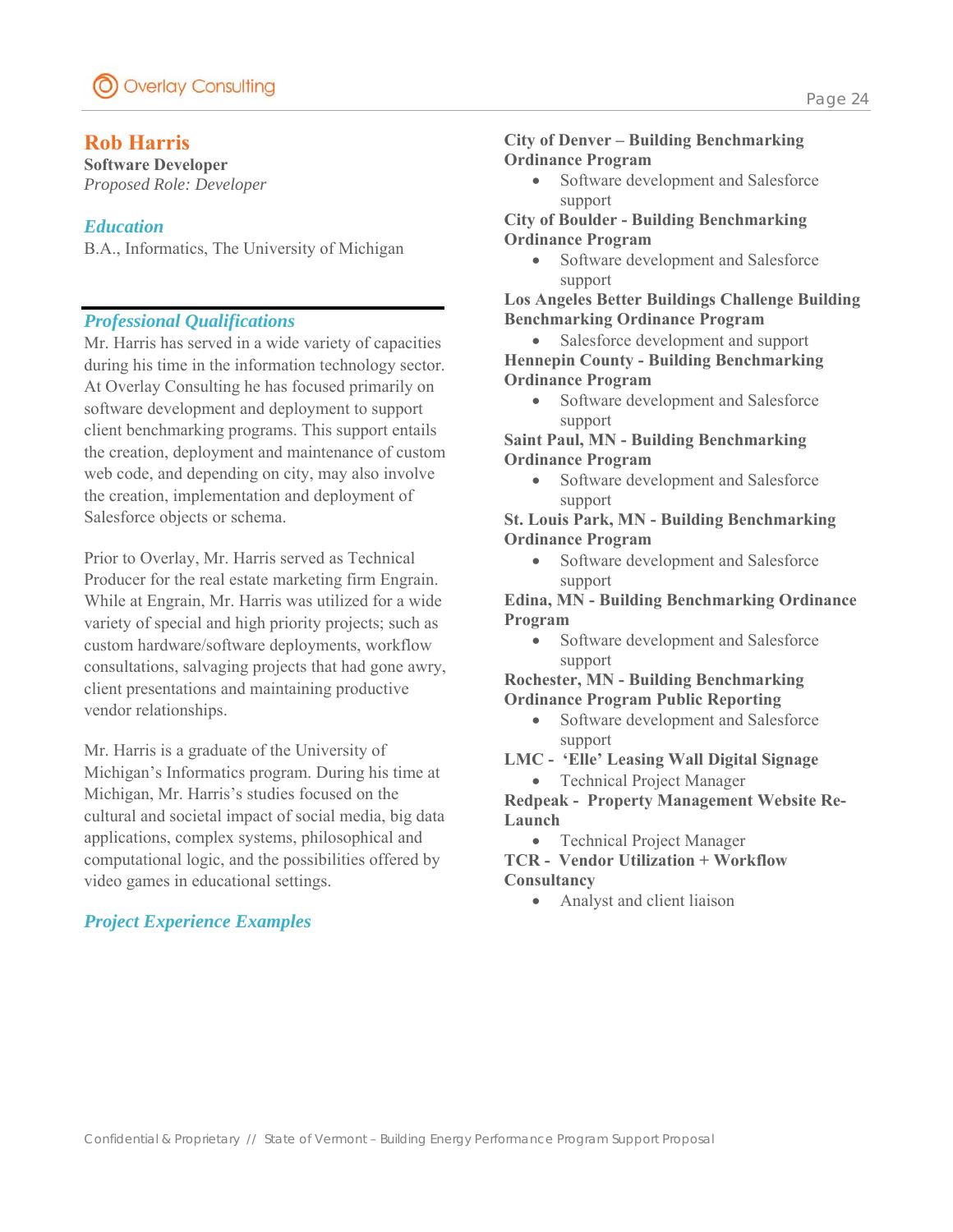### **Jessica Brown**

#### **Sustainability Consultant**

*Proposed Role: Energy and Sustainability Consultant* 

#### *Education*

B.A., Molecular, Cellular, and Developmental Biology, University of Colorado, Boulder

B.A., Sociology, University of Colorado, Boulder

#### *Professional Qualifications*

As a Sustainability Consultant with Overlay Consulting, Miss Brown is responsible for coordinating and implementing Energy Efficiency and Sustainability projects on a district and statewide scale. Prior to starting at Overlay Consulting, Jessica served as the Program Director of Green Up Our Schools and as a Sr. Consultant for UHG Consulting LLC.

Miss Brown has 8 years of experience in managing and executing district, city, and state sustainability management plans, LEED projects, energy audits, building benchmarking portfolios, and building ReCommissioning, within the public and private sectors.

#### *Project Experience Examples*

**City of Denver - Building Benchmarking Ordinance Program** 

Sustainability Consultant

**City of Boulder - Building Benchmarking Ordinance Program** 

 Sustainability Consultant **Hennepin County - Building Benchmarking Ordinance Program** 

 Sustainability Consultant **Saint Paul, MN - Building Benchmarking Ordinance Program** 

Sustainability Consultant

**St. Louis Park, MN - Building Benchmarking Ordinance Program** 

Sustainability Consultant

**Edina, MN - Building Benchmarking Ordinance Program** 

Sustainability Consultant

**Denver Public Schools, CO – Sustainability Management Plan Resulting in Districtwide Free Recycling & Composting Services Program** 

- Program Director **Adams 12 Schools, CO – Sustainability Management Plan Resulting in Districtwide Free Recycling & Composting Services Program** 
	- Program Director

**Douglas County School District, CO – Sustainability Management Plan Resulting in Districtwide Free Recycling Service Program** 

• Program Director **Newport Beach School District, CA – Sustainability in Education Goals Resulting in the Eliminated Styrofoam Trays** 

• Program Director **Costa Mesa School District, CA – Green Design Award** 

- Program Director
- **Durango, CO Sustainability Management Plan**

• Program Director **Colorado Convention Center, CO – LEED-EB Certification** 

- Consultant
- **SugarCube, CO LEED EBOM Silver Certification** 
	- Consultant

**Sheraton Four Points Downtown Tallahassee, FL – LEED NC Silver Certification** 

• Consultant

**St Julien Hotel & Spa, CO – Reduced Material Waste by 90%** 

Consultant

**Silver Oaks Estates Apartment Village, OH – Reduced Water by 30%** 

Consultant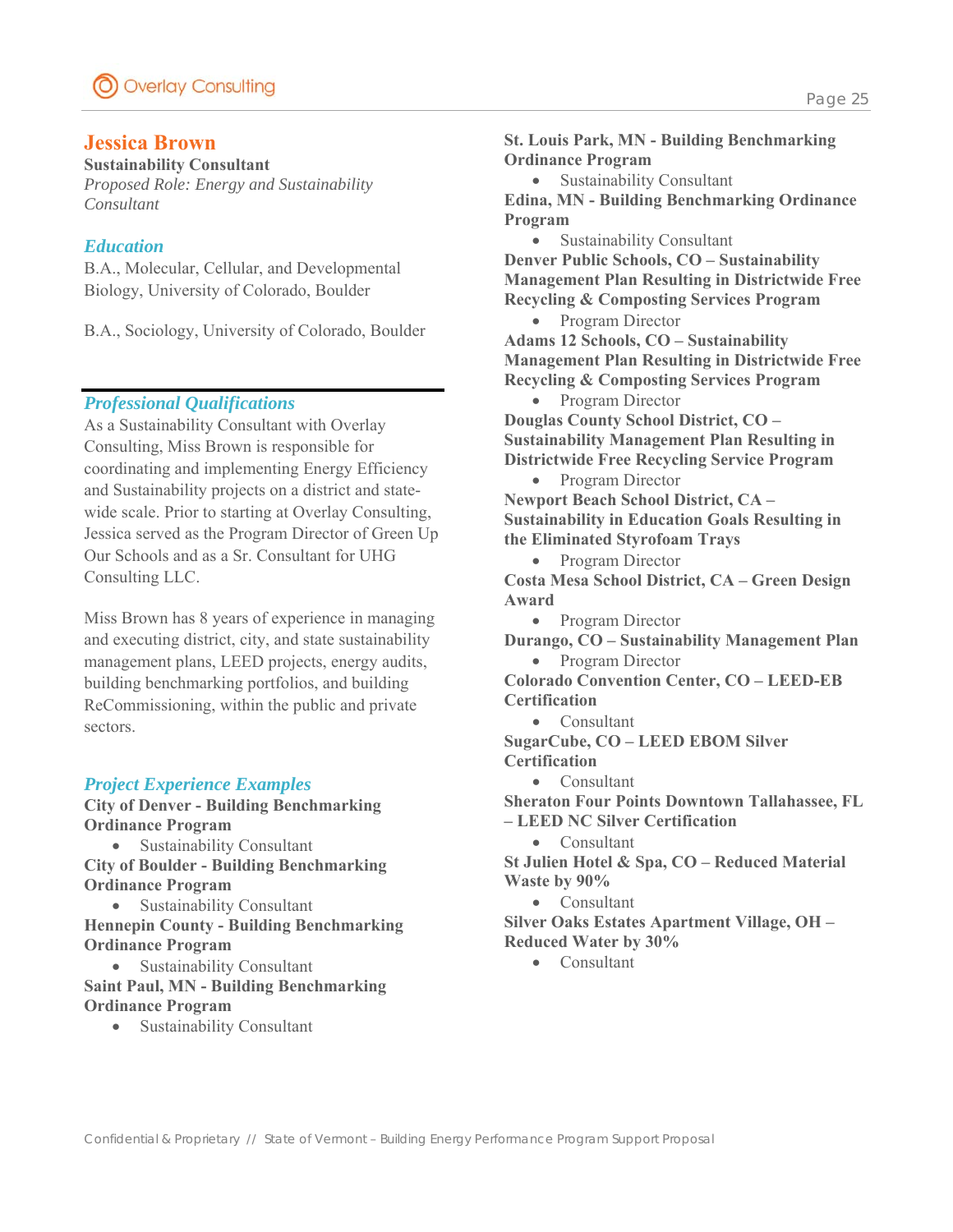# **E. REFERENCES**

The following project references show the experience and versatility of Overlay Consulting and our staff within the energy management sector. Additional references can be provided upon request.

| <i>Project References</i>      |                                                                  |                                                                         |                                                               |  |  |
|--------------------------------|------------------------------------------------------------------|-------------------------------------------------------------------------|---------------------------------------------------------------|--|--|
|                                | Reference #1                                                     | Reference #2                                                            | Reference #3                                                  |  |  |
| Reference<br>Company           | City of Denver                                                   | Hennepin<br>County                                                      | City of Boulder                                               |  |  |
| <b>Project Name</b>            | <b>Energize Denver</b><br>Benchmarking<br>Ordinance              | <b>Efficient Building</b><br>Collaborative<br>Benchmarking<br>Ordinance | <b>Building</b><br>Performance<br>Ordinance                   |  |  |
| <b>Project Dates</b>           | 2017 - Present                                                   | 2018 - Present                                                          | 2018 - Present                                                |  |  |
| <b>Contact Name</b><br>/ Title | Katrina Managan /<br>Senior Advisor,<br><b>Energy Efficiency</b> | Leah Hiniker /<br><b>Energy Manager</b>                                 | Laurel Mattrey /<br>Sustainability &<br><b>Energy Manager</b> |  |  |
| <b>Contact Phone</b>           | 720-865-2890                                                     | 612-543-1219                                                            | 303-441-4936                                                  |  |  |
| <b>Email</b>                   | katrina.managan<br>@denvergov.org                                | leah.hiniker@hen<br>nepin.us                                            | elamc@boulderc<br>olorado.gov                                 |  |  |

*Project References*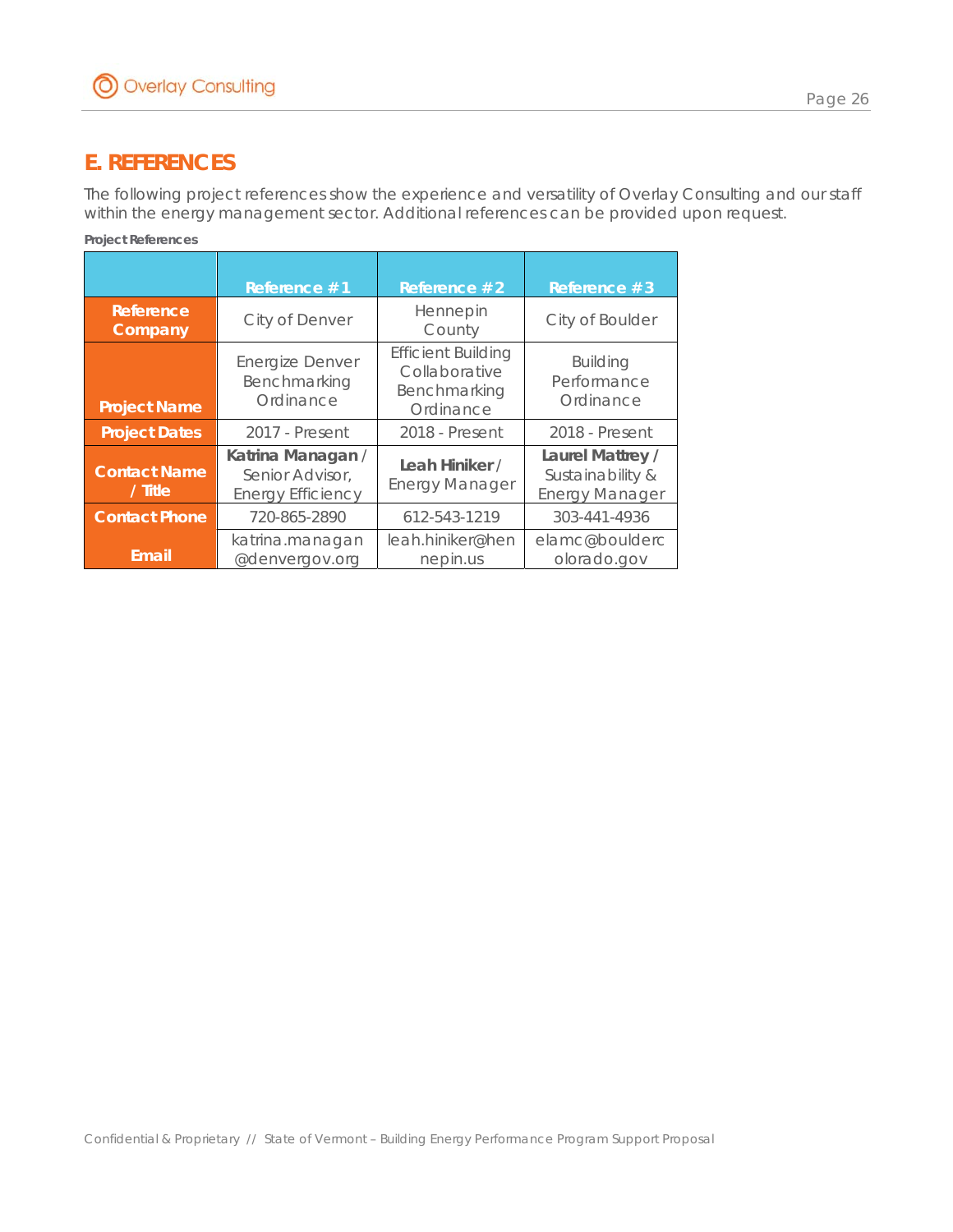# **F. PROGRAM IMPLEMENTATION SCHEDULE**

Overlay Consulting proposes the following multi-year implementation schedule to meet the State's benchmarking ordinance adoption timeframe.

### **1st year (2021):**

- Outreach to building owners to make them aware of requirements of statute.
- Administrator of benchmarking initiative begins putting systems in place for the collection and reporting (to public) of benchmarking data, including a confidentiality agreement for public data sharing.
- Administrator begins collecting existing ESPM data in VT and populating database.
- Report on administrative plan.

#### **2nd year (2022):**

- Building owners begin collecting data and practicing benchmarking and reporting.
- Administrator works the bugs out of benchmarking data collection and reporting.
- Conduct evaluation and report findings.

#### **3rd year (2023):**

- Commercial building owners for properties 70k square feet or larger begin mandatory reporting. (~730 buildings)
- Conduct evaluation and assessment on whether to move forward with next phase.
- Report on findings of the evaluation and recommendations for next phase

#### **4th year (2024):**

- Commercial building owners for properties 50k square feet or larger begin mandatory reporting. Conduct evaluation. (~415 buildings)
- Report on findings of the evaluation

#### **4th year (2024):**

- Commercial building owners for properties 20k square feet or larger begin mandatory reporting. (~2,250 buildings)
- Conduct evaluation.
- Report on findings of the evaluation.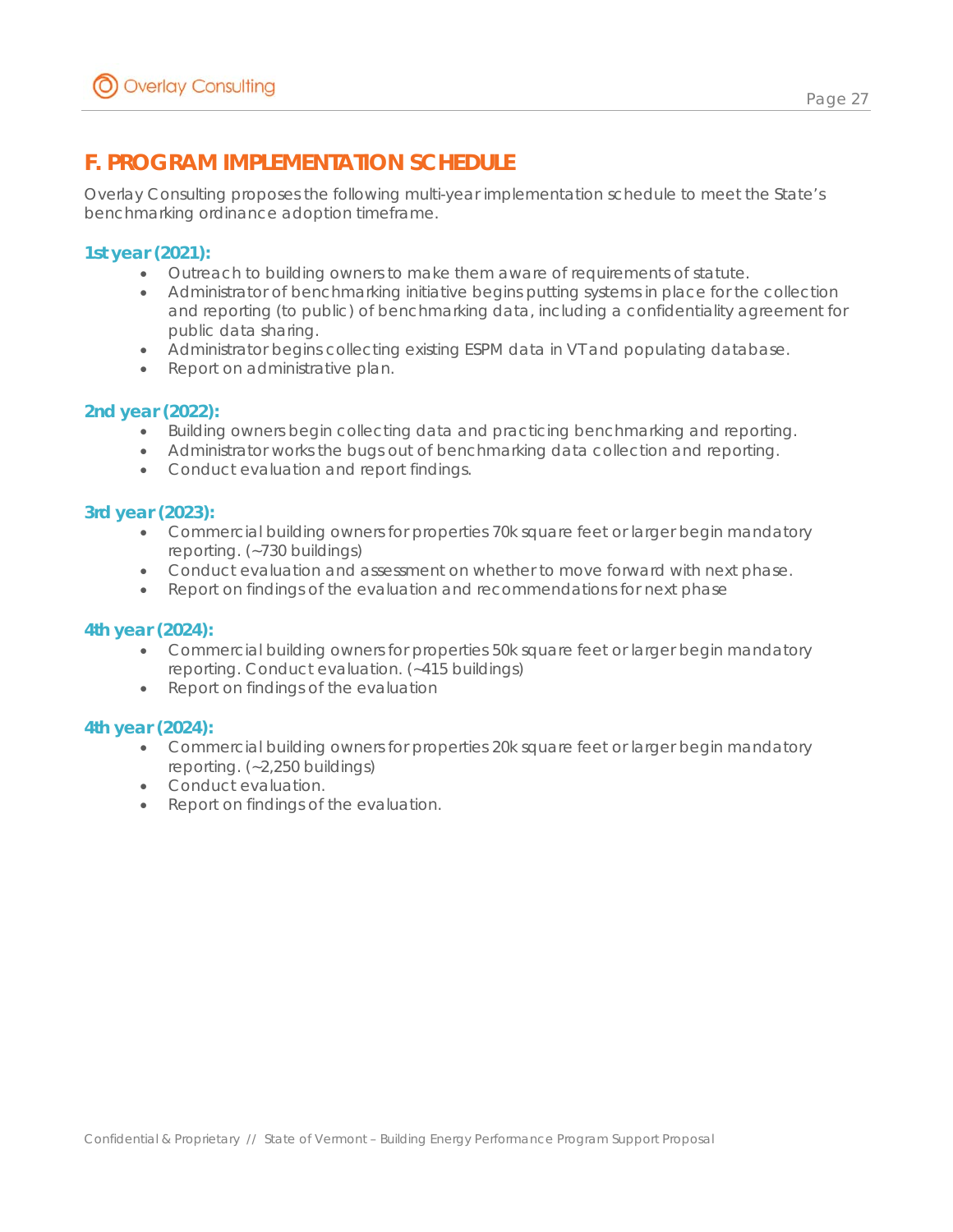# **G. PRICING STRUCTURE**

Overlay Consulting proposes to perform the services outlined within the Scope of Work on a time and material basis. The following table list the estimated hours & fee estimate associated with the different tasks.

#### **Annual Budget Summary**

|                     | <b>FEE</b>                                                        |                                                                       |                                                             |                                                                    |                                               |                               |                                              |                           |                                                      |                               |  |  |
|---------------------|-------------------------------------------------------------------|-----------------------------------------------------------------------|-------------------------------------------------------------|--------------------------------------------------------------------|-----------------------------------------------|-------------------------------|----------------------------------------------|---------------------------|------------------------------------------------------|-------------------------------|--|--|
| <b>Program Year</b> | Covered<br><b>Building List</b><br><b>Development</b><br>& Update | <b>Utility</b><br>Company Data<br><b>Upload</b><br><b>Cordination</b> | <b>Touchstone</b><br>Software<br>Configuration &<br>License | Program<br>Design,<br><b>Material</b><br>Development,<br>& Updates | <b>Help Center</b><br>Setup &<br><b>Admin</b> | Training &<br><b>Outreach</b> | Scorecard<br>Design &<br><b>Distribution</b> | <b>Interactive</b><br>Map | <b>Building</b><br><b>Owner Portal</b><br>(Optional) | <b>Total</b><br><b>Budget</b> |  |  |
| 2021                | \$23,750                                                          | \$14,250                                                              | \$67,750                                                    | \$46,000                                                           | \$0                                           | \$22,000                      | \$0                                          | \$0                       | \$0                                                  | \$173,750                     |  |  |
| 2022                | \$8,500                                                           | \$2,000                                                               | \$47,000                                                    | \$0                                                                | \$30,750                                      | \$13,000                      | \$24,500                                     | \$25,000                  | \$56,875                                             | \$207,625                     |  |  |
| 2023                | \$9,500                                                           | \$2,000                                                               | \$47,875                                                    | \$10,875                                                           | \$51,625                                      | \$71,490                      | \$9,000                                      | \$9,000                   | \$50,000                                             | \$261,365                     |  |  |
| 2024                | \$9,500                                                           | \$2,000                                                               | \$47,875                                                    | \$10,875                                                           | \$64,625                                      | \$75,225                      | \$9,000                                      | \$9,000                   | \$50,000                                             | \$278,100                     |  |  |
| 2025                | \$9,500                                                           | \$2,000                                                               | \$47,875                                                    | \$10,875                                                           | \$137,425                                     | \$95,655                      | \$9,000                                      | \$9,000                   | \$50,000                                             | \$371,330                     |  |  |

Confidential & Proprietary // State of Vermont – Building Energy Performance Program Support Proposal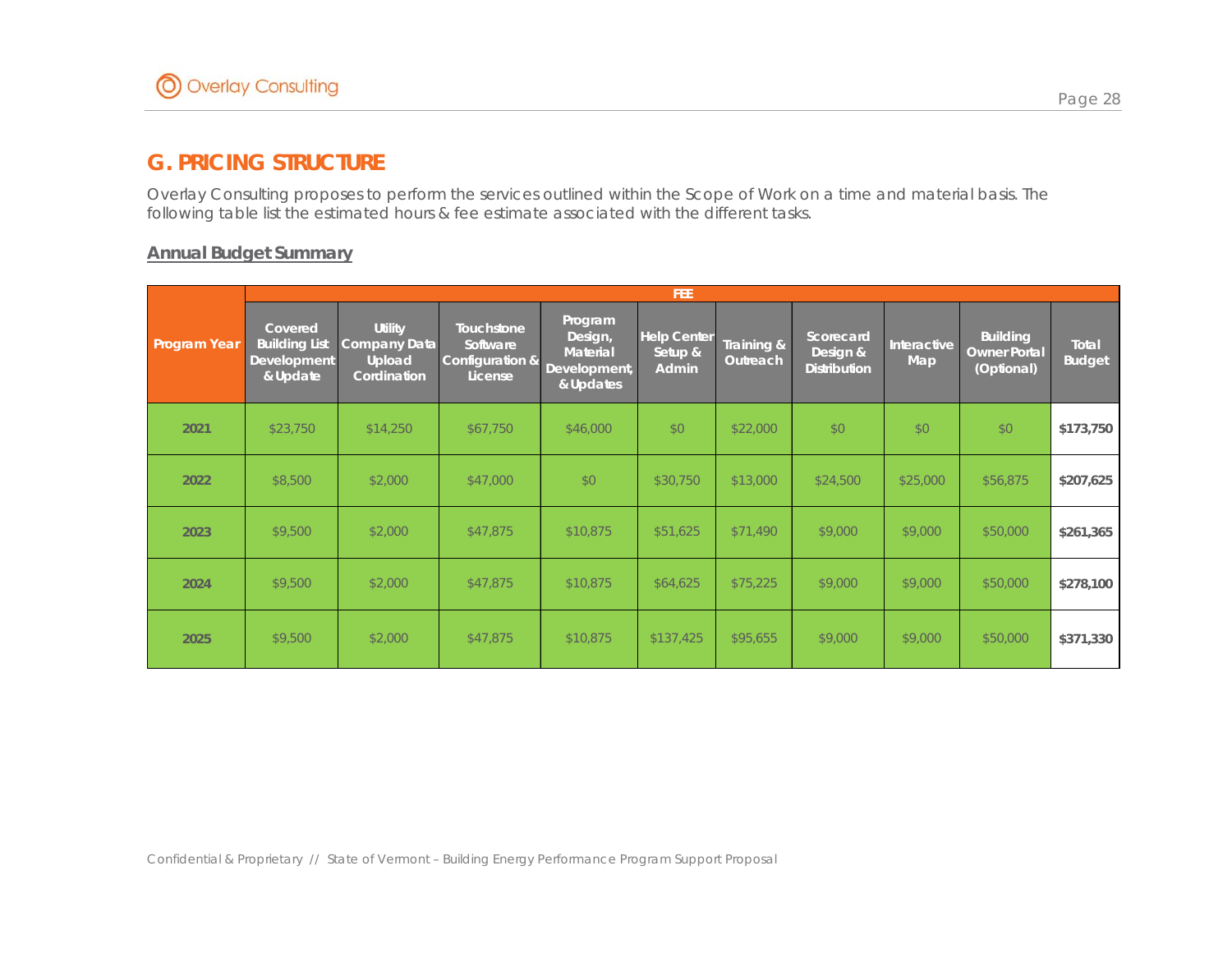

|                                                   |                    |                                                | <b>HOURS AND COST</b>                                   |                                                |                                                       |                                        |                        |                                              |                           |                                                      |                       |                        |
|---------------------------------------------------|--------------------|------------------------------------------------|---------------------------------------------------------|------------------------------------------------|-------------------------------------------------------|----------------------------------------|------------------------|----------------------------------------------|---------------------------|------------------------------------------------------|-----------------------|------------------------|
| <b>Staff Title</b>                                | <b>HOURLY RATE</b> | Covered<br><b>Building List</b><br>Development | <b>Utility</b><br>Company Data<br>Upload<br>Cordination | <b>Touchstone</b><br>Software<br>Configuration | Program<br>Design &<br>Material<br>Development        | <b>Help Center</b><br>Setup &<br>Admin | Training &<br>Outreach | Scorecard<br>Design &<br><b>Distribution</b> | Interactive<br><b>Map</b> | <b>Building</b><br><b>Owner Portal</b><br>(Optional) | Total<br><b>Hours</b> | Total<br><b>Budget</b> |
| <b>Executive Sponsor</b>                          | \$175              |                                                |                                                         |                                                |                                                       |                                        |                        |                                              |                           |                                                      | 70                    | \$12,250               |
| Program Manager                                   | \$150              |                                                |                                                         |                                                |                                                       |                                        |                        |                                              |                           |                                                      | 400                   | \$60,000               |
| Sustainability Consultant                         | \$100              |                                                |                                                         |                                                |                                                       |                                        |                        |                                              |                           |                                                      | 350                   | \$35,000               |
| <b>Help Center Staff</b>                          | \$65               |                                                |                                                         |                                                |                                                       |                                        |                        |                                              |                           |                                                      | 100                   | \$6,500                |
| <b>Help Center Staff</b>                          | \$65               |                                                |                                                         |                                                |                                                       |                                        |                        |                                              |                           |                                                      |                       | \$0                    |
| <b>Help Center Staff</b>                          | \$65               |                                                |                                                         |                                                |                                                       |                                        |                        |                                              |                           |                                                      |                       | \$0                    |
| <b>Help Center Staff</b>                          | \$65               |                                                |                                                         |                                                |                                                       |                                        |                        |                                              |                           |                                                      |                       | \$0                    |
| Sr. Web Developer                                 | \$175              |                                                |                                                         |                                                |                                                       |                                        |                        |                                              |                           |                                                      | 40                    | \$7,000                |
| <b>Web Developer</b>                              | \$150              |                                                |                                                         |                                                |                                                       |                                        |                        |                                              |                           |                                                      | 80                    | \$12,000               |
| Director of Energy Engineering                    | \$150              |                                                |                                                         |                                                |                                                       |                                        |                        |                                              |                           |                                                      |                       | \$0                    |
| <b>Total Hours</b>                                |                    | 190                                            | 110                                                     | 170                                            | 390                                                   |                                        | 180                    |                                              |                           |                                                      | 1.040                 |                        |
| <b>Total Fee</b>                                  |                    | \$23,750                                       | \$14,250                                                | \$26,750                                       | \$46,000                                              | \$0                                    | \$22,000               | \$0                                          | \$0                       | \$0                                                  |                       | \$132,750              |
|                                                   |                    |                                                |                                                         |                                                |                                                       |                                        |                        |                                              |                           |                                                      |                       |                        |
| <b>DIRECT COST</b>                                |                    | Cover<br><b>Building List</b><br>Development   | <b>Utility</b><br>Company Data<br>Upload<br>Cordination | <b>Touchstone</b><br>Software<br>Configuration | Program<br>Design &<br>Material<br><b>Development</b> | <b>Help Center</b><br>Setup &<br>Admin | Training &<br>Outreach | Scorecard<br>Design &<br><b>Distribution</b> | Interactive<br><b>Map</b> | <b>Building</b><br><b>Owner Portal</b><br>(Optional) |                       | Total<br><b>Budget</b> |
| Touchstone Annual Software License                |                    |                                                |                                                         | \$41,000                                       |                                                       |                                        |                        |                                              |                           |                                                      |                       | \$41,000               |
| <b>Travel Expenses</b>                            |                    |                                                |                                                         |                                                |                                                       |                                        |                        |                                              |                           |                                                      |                       | \$0                    |
| Mailer Expenses (\$2.25 per Letter) - 3,415 total |                    |                                                |                                                         |                                                |                                                       |                                        |                        |                                              |                           |                                                      |                       | \$0                    |
| <b>Total Direct Costs</b>                         |                    | \$0                                            | \$0                                                     | \$41,000                                       | \$0                                                   | \$0                                    | \$0                    | \$0                                          | \$0                       | \$0                                                  |                       | \$41,000               |
|                                                   |                    |                                                |                                                         |                                                |                                                       |                                        |                        |                                              |                           |                                                      |                       |                        |
| <b>Total Fee</b>                                  |                    | \$23.750                                       | \$14,250                                                | \$67.750                                       | \$46,000                                              | \$0                                    | \$22,000               | \$0                                          | \$0                       | \$0                                                  |                       | \$173,750              |

Page 29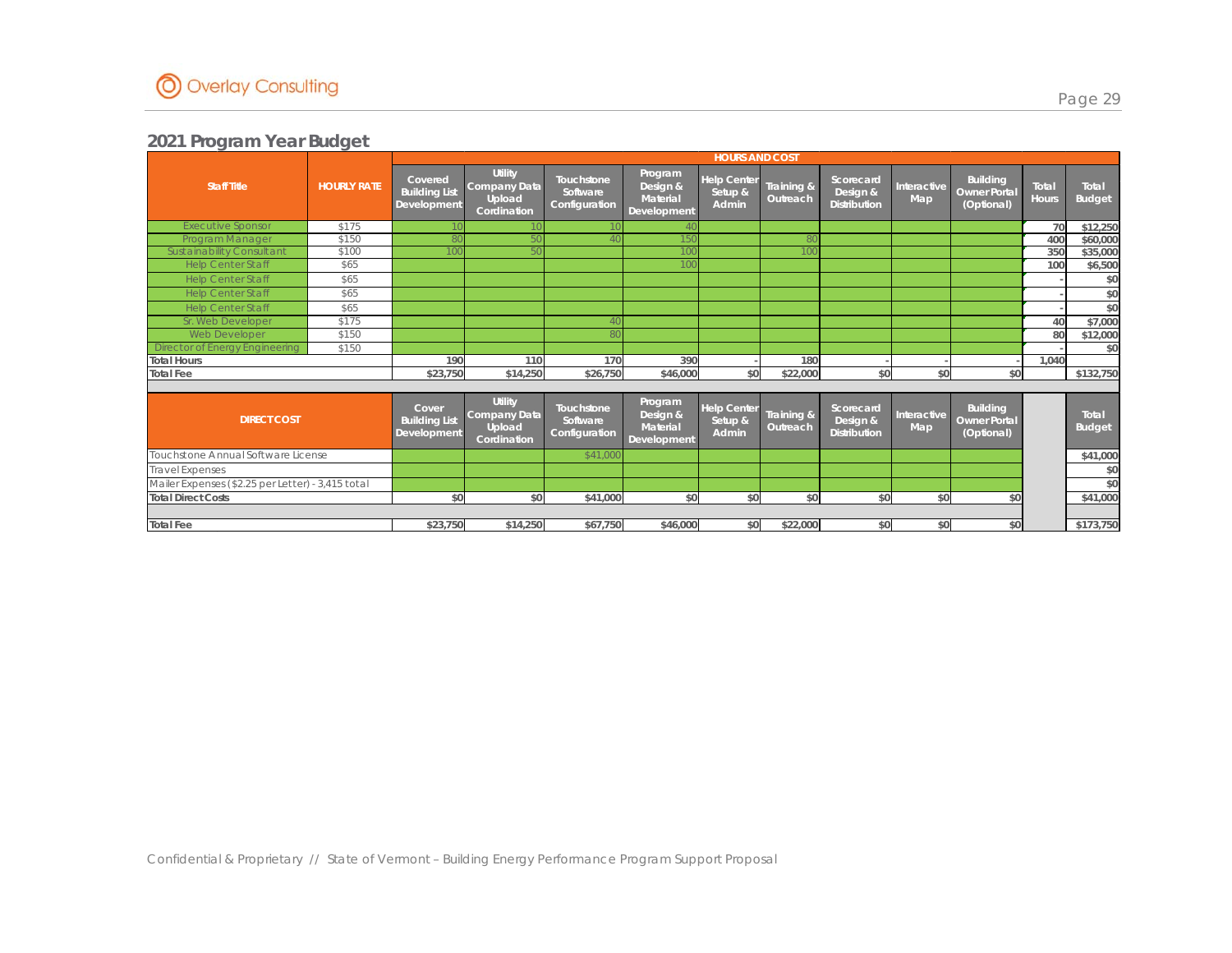

|                                                   |                    |                                              |                                                                |                                                |                                                | <b>HOURS AND COST</b>                  |                        |                                              |                    | <b>Building</b><br>Total<br>Total<br><b>Owner Portal</b><br><b>Hours</b><br>(Optional)<br>140<br>290<br>250<br>60<br>280<br>40<br>105<br>160<br>1.065<br>\$15,875<br><b>Building</b><br>Total<br><b>Owner Portal</b><br>(Optional)<br>\$41,000<br>\$0<br>\$41,000 |  |               |
|---------------------------------------------------|--------------------|----------------------------------------------|----------------------------------------------------------------|------------------------------------------------|------------------------------------------------|----------------------------------------|------------------------|----------------------------------------------|--------------------|-------------------------------------------------------------------------------------------------------------------------------------------------------------------------------------------------------------------------------------------------------------------|--|---------------|
| <b>Staff Title</b>                                | <b>HOURLY RATE</b> | Covered<br><b>Building List</b><br>Update    | <b>Utility</b><br>Company Data<br>Upload<br>Cordination        | Touchstone<br>Software<br>Configuration        | Program<br>Design &<br>Material<br>Update      | <b>Help Center</b><br>Setup &<br>Admin | Training &<br>Outreach | Scorecard<br>Design &<br><b>Distribution</b> | Interactive<br>Map |                                                                                                                                                                                                                                                                   |  | <b>Budget</b> |
| <b>Executive Sponsor</b>                          | \$175              |                                              |                                                                |                                                |                                                |                                        |                        |                                              |                    |                                                                                                                                                                                                                                                                   |  | \$875         |
| Program Manager                                   | \$150              |                                              |                                                                |                                                |                                                |                                        |                        |                                              |                    |                                                                                                                                                                                                                                                                   |  | \$21,000      |
| Sust ainability Consult ant                       | \$100              |                                              |                                                                |                                                |                                                |                                        |                        |                                              |                    |                                                                                                                                                                                                                                                                   |  | \$29,000      |
| <b>Help Center Staff</b>                          | \$65               |                                              |                                                                |                                                |                                                | l 50                                   |                        |                                              |                    |                                                                                                                                                                                                                                                                   |  | \$16,250      |
| <b>Help Center Staff</b>                          | \$65               |                                              |                                                                |                                                |                                                |                                        |                        |                                              |                    |                                                                                                                                                                                                                                                                   |  | \$0           |
| <b>Help Center Staff</b>                          | \$65               |                                              |                                                                |                                                |                                                |                                        |                        |                                              |                    |                                                                                                                                                                                                                                                                   |  | \$0           |
| <b>Help Center Staff</b>                          | \$65               |                                              |                                                                |                                                |                                                |                                        |                        |                                              |                    |                                                                                                                                                                                                                                                                   |  | \$0           |
| Sr. Web Developer                                 | \$175              |                                              |                                                                |                                                |                                                |                                        |                        | 2(                                           |                    |                                                                                                                                                                                                                                                                   |  | \$10,500      |
| Web Developer                                     | \$150              |                                              |                                                                |                                                |                                                |                                        |                        | 80                                           |                    |                                                                                                                                                                                                                                                                   |  | \$42,000      |
| <b>Director of Energy Engineering</b>             | \$150              |                                              |                                                                |                                                |                                                |                                        |                        | 20                                           |                    |                                                                                                                                                                                                                                                                   |  | \$6,000       |
| <b>Total Hours</b>                                |                    | 120                                          | 20                                                             | 40                                             |                                                | 340                                    | 120                    | 160                                          |                    |                                                                                                                                                                                                                                                                   |  |               |
| <b>Total Fee</b>                                  |                    | \$8,500                                      | \$2,000                                                        | \$6,000                                        | \$0                                            | \$30,750                               | \$13,000               | \$24,500                                     | \$25,000           |                                                                                                                                                                                                                                                                   |  | \$125,625     |
|                                                   |                    |                                              |                                                                |                                                |                                                |                                        |                        |                                              |                    |                                                                                                                                                                                                                                                                   |  |               |
| <b>DIRECT COST</b>                                |                    | Cover<br><b>Building List</b><br>Development | <b>Utility</b><br><b>Company Data</b><br>Upload<br>Cordination | <b>Touchstone</b><br>Software<br>Configuration | Program<br>Design &<br>Material<br>Development | <b>Help Center</b><br>Setup &<br>Admin | Training &<br>Outreach | Scorecard<br>Design &<br><b>Distribution</b> | Interactive<br>Map |                                                                                                                                                                                                                                                                   |  | <b>Budget</b> |
| Touchstone Annual Software License                |                    |                                              |                                                                | \$41,000                                       |                                                |                                        |                        |                                              |                    |                                                                                                                                                                                                                                                                   |  | \$82,000      |
| <b>Travel Expenses</b>                            |                    |                                              |                                                                |                                                |                                                |                                        |                        |                                              |                    |                                                                                                                                                                                                                                                                   |  | \$0           |
| Mailer Expenses (\$2.25 per Letter) - 3,415 total |                    |                                              |                                                                |                                                |                                                |                                        |                        |                                              |                    |                                                                                                                                                                                                                                                                   |  | \$0           |
| <b>Total Direct Costs</b>                         |                    | \$0                                          | \$0                                                            | \$41,000                                       | \$0                                            | \$0                                    | \$0                    | \$0                                          |                    |                                                                                                                                                                                                                                                                   |  | \$82,000      |
|                                                   |                    |                                              |                                                                |                                                |                                                |                                        |                        |                                              |                    |                                                                                                                                                                                                                                                                   |  |               |
| <b>Total Fee</b>                                  |                    | \$8,500                                      | \$2,000                                                        | \$47,000                                       | \$0                                            | \$30,750                               | \$13,000               | \$24,500                                     | \$25,000           | \$56,875                                                                                                                                                                                                                                                          |  | \$207,625     |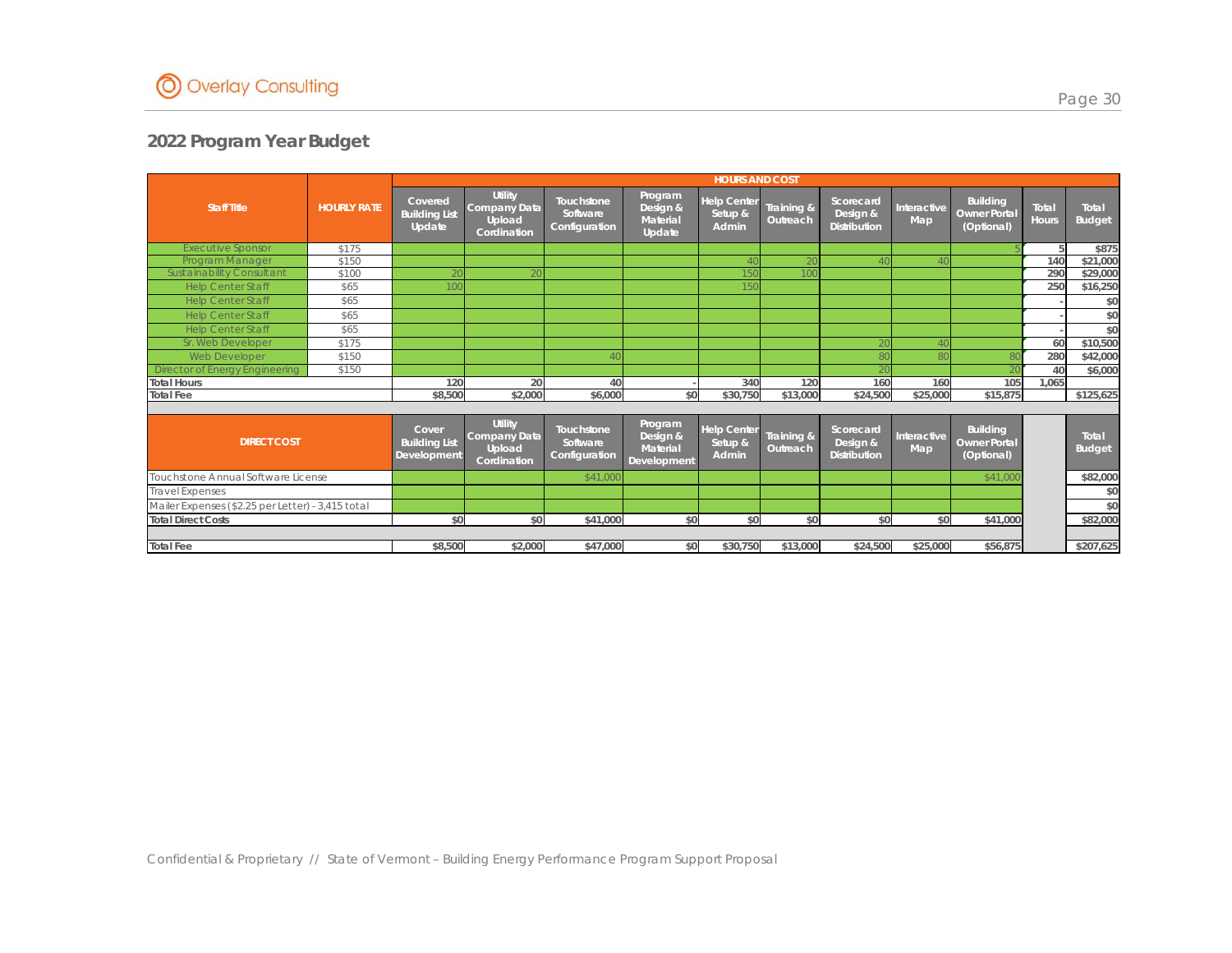

|                                                 |                    |                                              |                                                                |                                                |                                                | <b>HOURS AND COST</b>                  |                        |                                              |                    | <b>Building</b><br>Total<br>Total<br><b>Owner Portal</b><br><b>Hours</b><br><b>Budget</b><br>(Optional)<br>15<br>305<br>473<br>400<br>288<br>120<br>60<br>1.601<br>60<br>\$9,000<br><b>Building</b><br>Total<br><b>Owner Portal</b><br><b>Budget</b><br>(Optional)<br>\$41,000<br>\$0<br>\$41,000 |  |           |
|-------------------------------------------------|--------------------|----------------------------------------------|----------------------------------------------------------------|------------------------------------------------|------------------------------------------------|----------------------------------------|------------------------|----------------------------------------------|--------------------|---------------------------------------------------------------------------------------------------------------------------------------------------------------------------------------------------------------------------------------------------------------------------------------------------|--|-----------|
| <b>Staff Title</b>                              | <b>HOURLY RATE</b> | Covered<br><b>Building List</b><br>Update    | <b>Utility</b><br>Company Data<br>Upload<br>Cordination        | Touchstone<br>Software<br>Configuration        | Program<br>Design &<br>Material<br>Update      | <b>Help Center</b><br>Setup &<br>Admin | Training &<br>Outreach | Scorecard<br><b>Distribution</b>             | Interactive<br>Map |                                                                                                                                                                                                                                                                                                   |  |           |
| <b>Executive Sponsor</b>                        | \$175              |                                              |                                                                |                                                |                                                |                                        |                        |                                              |                    |                                                                                                                                                                                                                                                                                                   |  | \$2,625   |
| Program Manager                                 | \$150              |                                              |                                                                |                                                |                                                |                                        |                        |                                              |                    |                                                                                                                                                                                                                                                                                                   |  | \$45,750  |
| Sust ainability Consult ant                     | \$100              |                                              |                                                                |                                                |                                                |                                        | 288                    |                                              |                    |                                                                                                                                                                                                                                                                                                   |  | \$47,300  |
| <b>Help Center Staff</b>                        | \$65               |                                              |                                                                |                                                |                                                | 30C                                    |                        |                                              |                    |                                                                                                                                                                                                                                                                                                   |  | \$26,000  |
| <b>Help Center Staff</b>                        | \$65               |                                              |                                                                |                                                |                                                |                                        |                        |                                              |                    |                                                                                                                                                                                                                                                                                                   |  | \$0       |
| <b>Help Center Staff</b>                        | \$65               |                                              |                                                                |                                                |                                                |                                        | 288                    |                                              |                    |                                                                                                                                                                                                                                                                                                   |  | \$18,720  |
| <b>Help Center Staff</b>                        | \$65               |                                              |                                                                |                                                |                                                |                                        |                        |                                              |                    |                                                                                                                                                                                                                                                                                                   |  | \$0       |
| Sr. Web Developer                               | \$175              |                                              |                                                                |                                                |                                                |                                        |                        |                                              |                    |                                                                                                                                                                                                                                                                                                   |  | \$0       |
| Web Developer                                   | \$150              |                                              |                                                                |                                                |                                                |                                        |                        | $\Delta($                                    |                    |                                                                                                                                                                                                                                                                                                   |  | \$18,000  |
| <b>Director of Energy Engineering</b>           | \$150              |                                              |                                                                |                                                |                                                |                                        |                        |                                              |                    |                                                                                                                                                                                                                                                                                                   |  | \$0       |
| <b>Total Hours</b>                              |                    | 120                                          | 20                                                             | 45                                             | 85                                             | 555                                    | 596                    | 60                                           |                    |                                                                                                                                                                                                                                                                                                   |  |           |
| <b>Total Fee</b>                                |                    | \$9,500                                      | \$2,000                                                        | \$6,875                                        | \$10,875                                       | \$51,625                               | \$50,520               | \$9,000                                      | \$9,000            |                                                                                                                                                                                                                                                                                                   |  | \$158,395 |
|                                                 |                    |                                              |                                                                |                                                |                                                |                                        |                        |                                              |                    |                                                                                                                                                                                                                                                                                                   |  |           |
| <b>DIRECT COST</b>                              |                    | Cover<br><b>Building List</b><br>Development | <b>Utility</b><br><b>Company Data</b><br>Upload<br>Cordination | <b>Touchstone</b><br>Software<br>Configuration | Program<br>Design &<br>Material<br>Development | <b>Help Center</b><br>Setup &<br>Admin | Training &<br>Outreach | Scorecard<br>Design &<br><b>Distribution</b> | Interactive<br>Map |                                                                                                                                                                                                                                                                                                   |  |           |
| Touchstone Annual Software License              |                    |                                              |                                                                | \$41,000                                       |                                                |                                        |                        |                                              |                    |                                                                                                                                                                                                                                                                                                   |  | \$82,000  |
| <b>Travel Expenses</b>                          |                    |                                              |                                                                |                                                |                                                |                                        | \$14,400               |                                              |                    |                                                                                                                                                                                                                                                                                                   |  | \$14,400  |
| Mailer Expenses (\$2.25 per Letter) - 730 total |                    |                                              |                                                                |                                                |                                                |                                        | \$6,57                 |                                              |                    |                                                                                                                                                                                                                                                                                                   |  | \$6,570   |
| <b>Total Direct Costs</b>                       |                    | \$0                                          | \$0                                                            | \$41,000                                       | \$0                                            | \$0                                    | \$20,970               | \$0                                          |                    |                                                                                                                                                                                                                                                                                                   |  | \$102,970 |
|                                                 |                    |                                              |                                                                |                                                |                                                |                                        |                        |                                              |                    |                                                                                                                                                                                                                                                                                                   |  |           |
| <b>Total Fee</b>                                |                    |                                              | \$9,500<br>\$2,000                                             | \$47,875                                       | \$10,875                                       | \$51,625                               | \$71,490               | \$9,000                                      | \$9,000            | \$50,000                                                                                                                                                                                                                                                                                          |  | \$261,365 |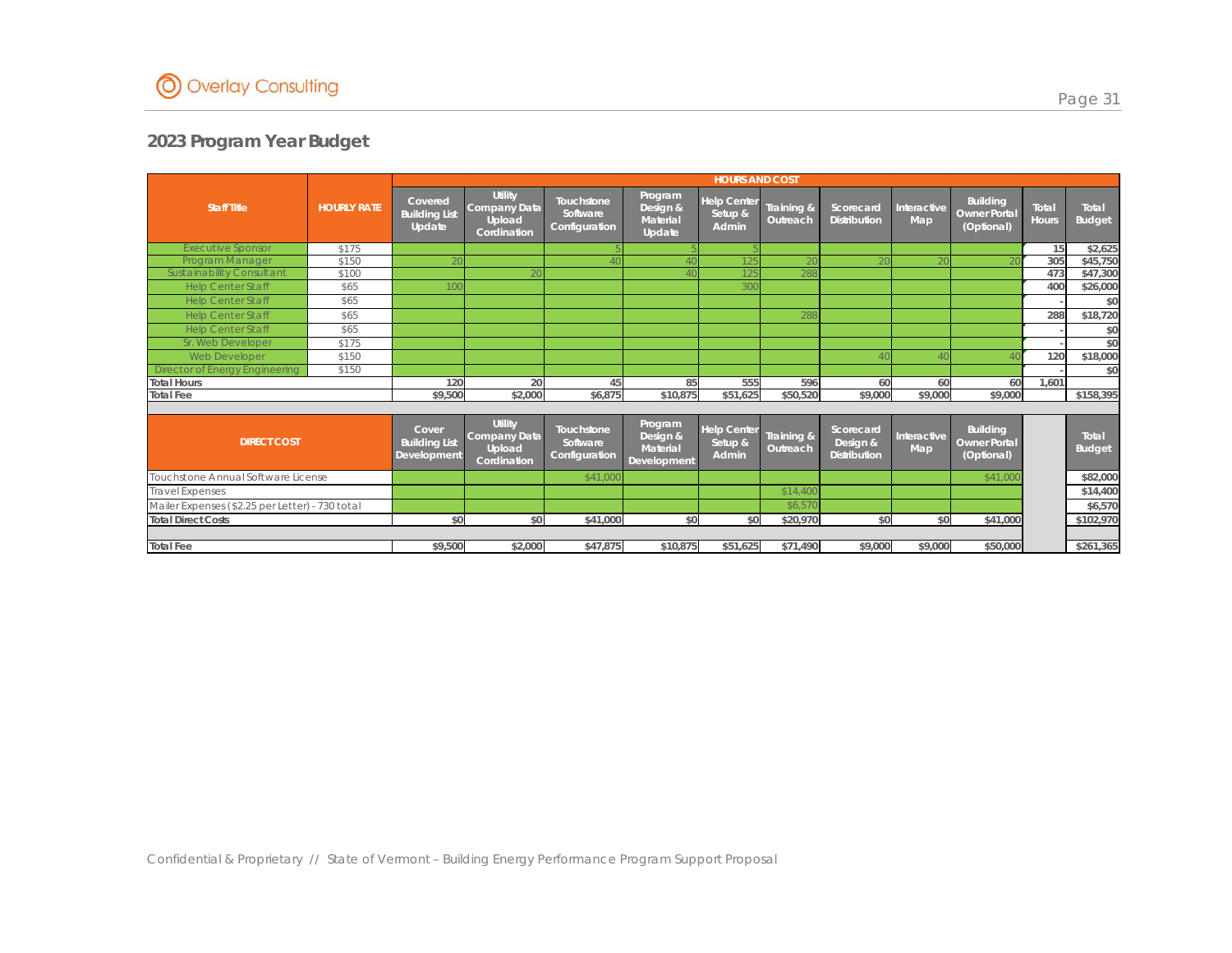

|                                                   |                    |                                              |                                                                |                                                |                                                | <b>HOURS AND COST</b>                  |                        |                                              |                    | <b>Building</b><br>Total<br>Total<br><b>Owner Portal</b><br><b>Hours</b><br><b>Budget</b><br>(Optional)<br>15<br>305<br>473<br>600<br>288<br>120<br>60<br>1.801<br>60<br>\$9,000<br><b>Building</b><br>Total<br><b>Owner Portal</b><br><b>Budget</b><br>(Optional)<br>\$41,000<br>\$0<br>\$41,000 |  |           |
|---------------------------------------------------|--------------------|----------------------------------------------|----------------------------------------------------------------|------------------------------------------------|------------------------------------------------|----------------------------------------|------------------------|----------------------------------------------|--------------------|---------------------------------------------------------------------------------------------------------------------------------------------------------------------------------------------------------------------------------------------------------------------------------------------------|--|-----------|
| <b>Staff Title</b>                                | <b>HOURLY RATE</b> | Covered<br><b>Building List</b><br>Update    | <b>Utility</b><br>Company Data<br>Upload<br>Cordination        | Touchstone<br>Software<br>Configuration        | Program<br>Design &<br>Material<br>Update      | <b>Help Center</b><br>Setup &<br>Admin | Training &<br>Outreach | Scorecard<br><b>Distribution</b>             | Interactive<br>Map |                                                                                                                                                                                                                                                                                                   |  |           |
| <b>Executive Sponsor</b>                          | \$175              |                                              |                                                                |                                                |                                                |                                        |                        |                                              |                    |                                                                                                                                                                                                                                                                                                   |  | \$2,625   |
| Program Manager                                   | \$150              |                                              |                                                                |                                                |                                                |                                        |                        |                                              |                    |                                                                                                                                                                                                                                                                                                   |  | \$45,750  |
| Sust ainability Consult ant                       | \$100              |                                              |                                                                |                                                |                                                |                                        | 288                    |                                              |                    |                                                                                                                                                                                                                                                                                                   |  | \$47,300  |
| <b>Help Center Staff</b>                          | \$65               |                                              |                                                                |                                                |                                                | 500                                    |                        |                                              |                    |                                                                                                                                                                                                                                                                                                   |  | \$39,000  |
| <b>Help Center Staff</b>                          | \$65               |                                              |                                                                |                                                |                                                |                                        |                        |                                              |                    |                                                                                                                                                                                                                                                                                                   |  | \$0       |
| <b>Help Center Staff</b>                          | \$65               |                                              |                                                                |                                                |                                                |                                        | 288                    |                                              |                    |                                                                                                                                                                                                                                                                                                   |  | \$18,720  |
| <b>Help Center Staff</b>                          | \$65               |                                              |                                                                |                                                |                                                |                                        |                        |                                              |                    |                                                                                                                                                                                                                                                                                                   |  | \$0       |
| Sr. Web Developer                                 | \$175              |                                              |                                                                |                                                |                                                |                                        |                        |                                              |                    |                                                                                                                                                                                                                                                                                                   |  | \$0       |
| Web Developer                                     | \$150              |                                              |                                                                |                                                |                                                |                                        |                        | $\Delta($                                    |                    |                                                                                                                                                                                                                                                                                                   |  | \$18,000  |
| <b>Director of Energy Engineering</b>             | \$150              |                                              |                                                                |                                                |                                                |                                        |                        |                                              |                    |                                                                                                                                                                                                                                                                                                   |  | \$0       |
| <b>Total Hours</b>                                |                    | 120                                          | 20                                                             | 45                                             | 85                                             | 755                                    | 596                    | 60                                           |                    |                                                                                                                                                                                                                                                                                                   |  |           |
| <b>Total Fee</b>                                  |                    | \$9,500                                      | \$2,000                                                        | \$6,875                                        | \$10,875                                       | \$64,625                               | \$50,520               | \$9,000                                      | \$9,000            |                                                                                                                                                                                                                                                                                                   |  | \$171,395 |
|                                                   |                    |                                              |                                                                |                                                |                                                |                                        |                        |                                              |                    |                                                                                                                                                                                                                                                                                                   |  |           |
| <b>DIRECT COST</b>                                |                    | Cover<br><b>Building List</b><br>Development | <b>Utility</b><br><b>Company Data</b><br>Upload<br>Cordination | <b>Touchstone</b><br>Software<br>Configuration | Program<br>Design &<br>Material<br>Development | <b>Help Center</b><br>Setup &<br>Admin | Training &<br>Outreach | Scorecard<br>Design &<br><b>Distribution</b> | Interactive<br>Map |                                                                                                                                                                                                                                                                                                   |  |           |
| Touchstone Annual Software License                |                    |                                              |                                                                | \$41,000                                       |                                                |                                        |                        |                                              |                    |                                                                                                                                                                                                                                                                                                   |  | \$82,000  |
| <b>Travel Expenses</b>                            |                    |                                              |                                                                |                                                |                                                |                                        | \$14,400               |                                              |                    |                                                                                                                                                                                                                                                                                                   |  | \$14,400  |
| Mailer Expenses (\$2.25 per Letter) - 1,145 total |                    |                                              |                                                                |                                                |                                                |                                        | \$10.30                |                                              |                    |                                                                                                                                                                                                                                                                                                   |  | \$10,305  |
| <b>Total Direct Costs</b>                         |                    | \$0                                          | \$0                                                            | \$41,000                                       | \$0                                            | \$0                                    | \$24,705               | \$0                                          |                    |                                                                                                                                                                                                                                                                                                   |  | \$106,705 |
|                                                   |                    |                                              |                                                                |                                                |                                                |                                        |                        |                                              |                    |                                                                                                                                                                                                                                                                                                   |  |           |
| <b>Total Fee</b>                                  |                    | \$9,500                                      | \$2,000                                                        | \$47,875                                       | \$10,875                                       | \$64,625                               | \$75,225               | \$9,000                                      | \$9,000            | \$50,000                                                                                                                                                                                                                                                                                          |  | \$278,100 |